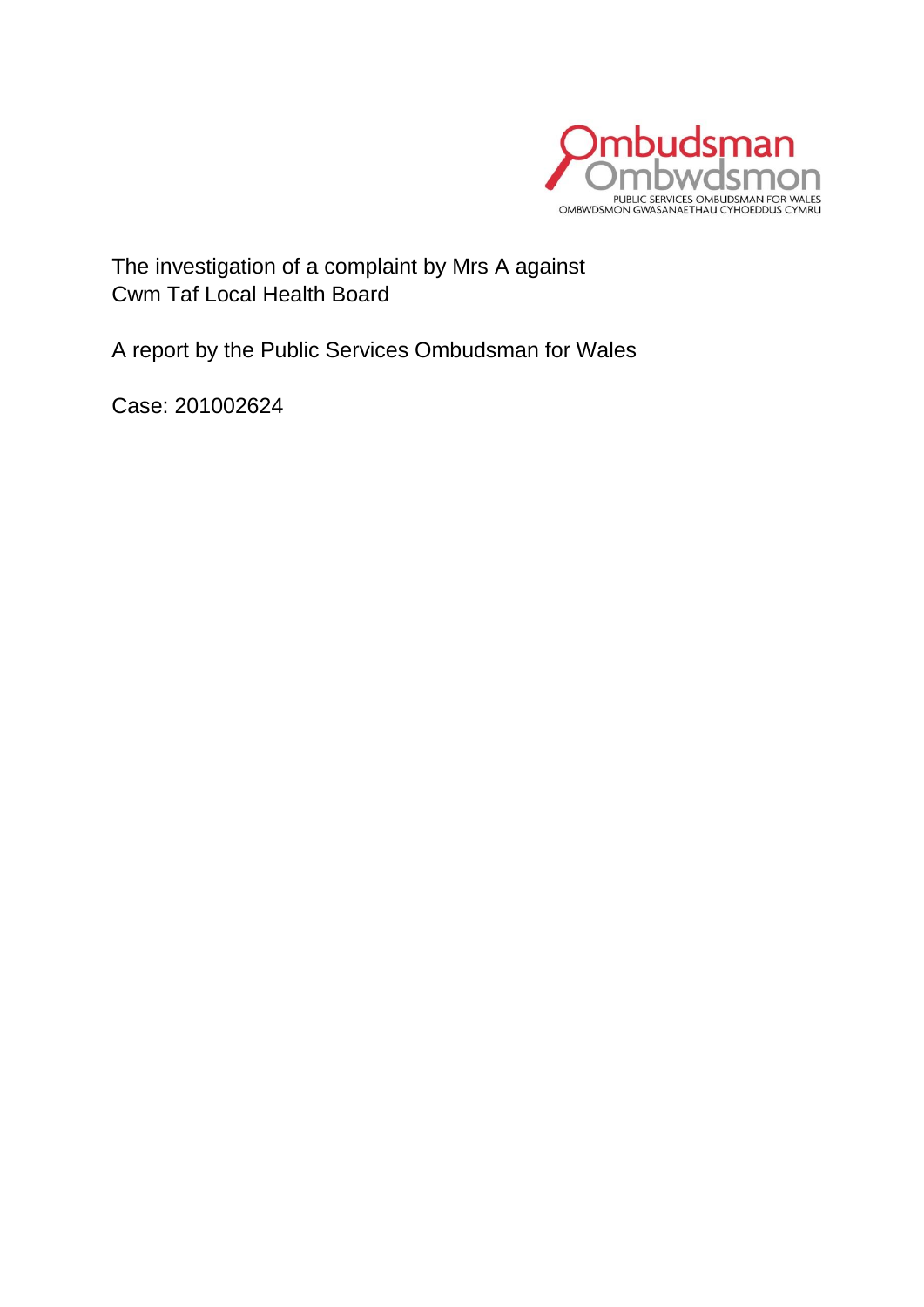## **Contents**

| Introduction                                                        | 1               |
|---------------------------------------------------------------------|-----------------|
| Summary                                                             | $\overline{2}$  |
| The complaint                                                       | 3               |
| Investigation                                                       | 3               |
| The background events and evidence                                  | 4               |
| <b>Professional advice</b>                                          | 12 <sub>2</sub> |
| What the Health Board had to say                                    | 15              |
| Comments on the draft report                                        | 20              |
| <b>Analysis and Conclusions</b>                                     | 20              |
| Recommendations                                                     | 24              |
| Appendix 1 -<br>Relevant legislation, guidance, policy and research | 26              |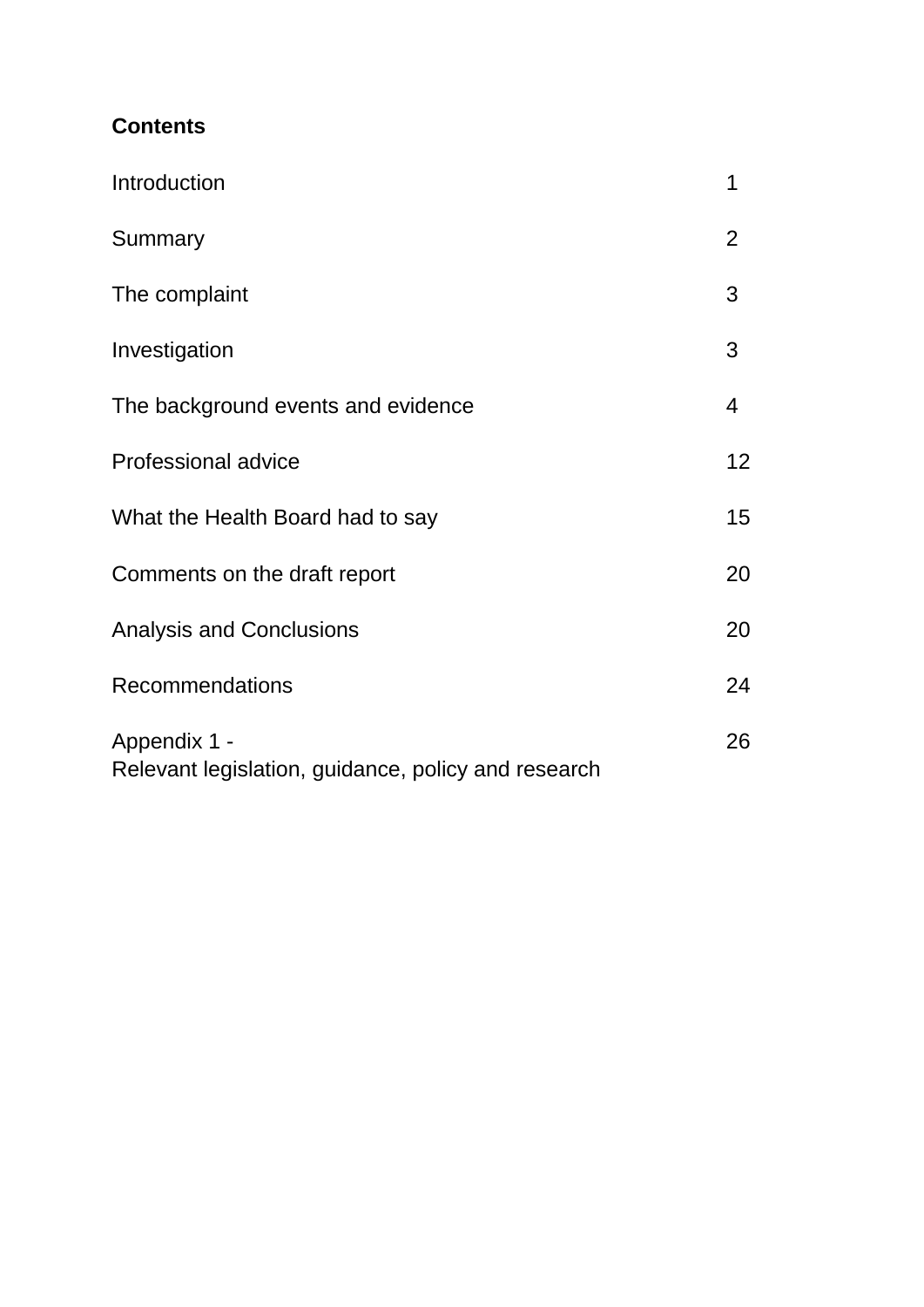#### **Introduction**

This report is issued under section16 of the Public Services Ombudsman (Wales) Act 2005.

In accordance with the provisions of the Act, the report has been anonymised so that, as far as possible, any details which might cause individuals to be identified have been amended or omitted. The report therefore refers to the complainant as Mrs A and to her daughter as Sarah. Any employees of the Cwm Taf Local Health Board ("the Health Board"), involved in the events surrounding the complaint, are referred to by their job title.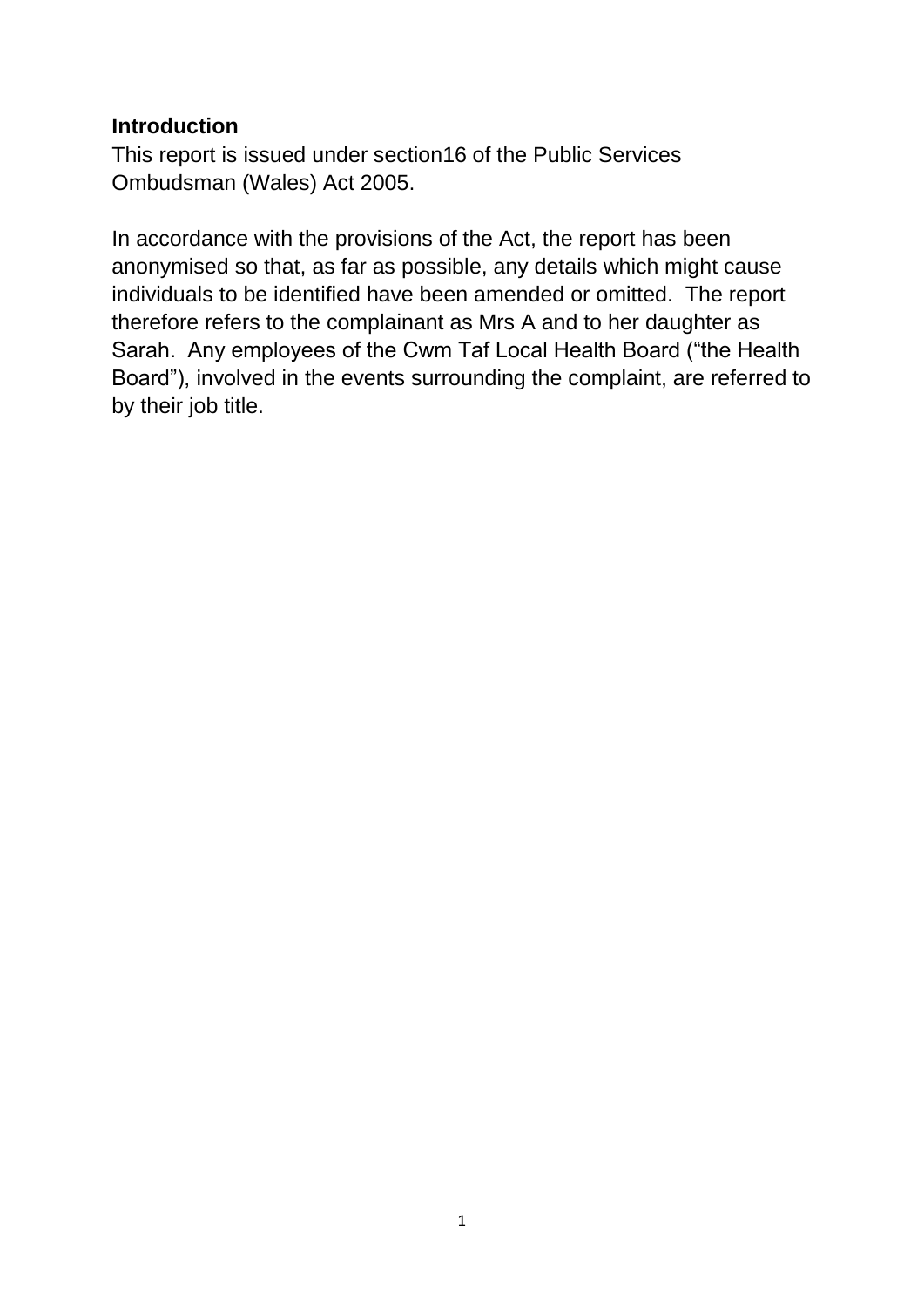### **Summary**

Mrs A's daughter, Sarah, was born with severe developmental delay and throughout her life had complex health care needs. Mrs A complained to the Ombudsman about Sarah's treatment and care at the Royal Glamorgan Hospital upon her transition from children's to adult hospital care. Mrs A said that during Sarah's only admission to an adult hospital ward, there were unacceptable delays in administering the appropriate antibiotic medication and that staff were not trained or equipped to meet Sarah's needs because of a lack of co-ordination between services during the transfer of her care. Sadly, Sarah died in hospital on 21 October 2009, aged 20. Mrs A believed that the outcome of her final hospital admission would have been different had Sarah's treatment and care been satisfactory.

The Ombudsman found that arrangements for Sarah's transfer of hospital care were inadequate. There was no evidence either of a clear, co-ordinated transfer process or of an effective hand over of care. The Health Board also failed to plan and deliver services in a way that recognised Sarah's individual needs in accordance with the equalities legislation. Whilst the Ombudsman did not find that the poor transition arrangements contributed to any clinical failing, there was some evidence that the quality of Sarah's care was compromised as a result. The Ombudsman also found that aspects of Sarah's clinical treatment fell below a reasonable standard; the most significant of which were the failure to initiate treatment with intravenous antibiotics within four hours of Sarah's admission to hospital and a further delay of more than 21 hours during which two doses of prescribed oral antibiotics were not given. The Ombudsman was unable to say whether or not the outcome would have been different for Sarah but for those clinical failings. Finally, the investigation identified that there were inadequacies in the Health Board's handling of Mrs A's complaint.

The Ombudsman upheld each element of Mrs A's complaint and made a number of recommendations to the Health Board for further action to address the failings identified. The Health Board agreed to implement the recommendations and to apologise and make a redress payment to Mrs A of £2000 in recognition of the failings in her daughter's care and the resulting uncertainty over the sad outcome.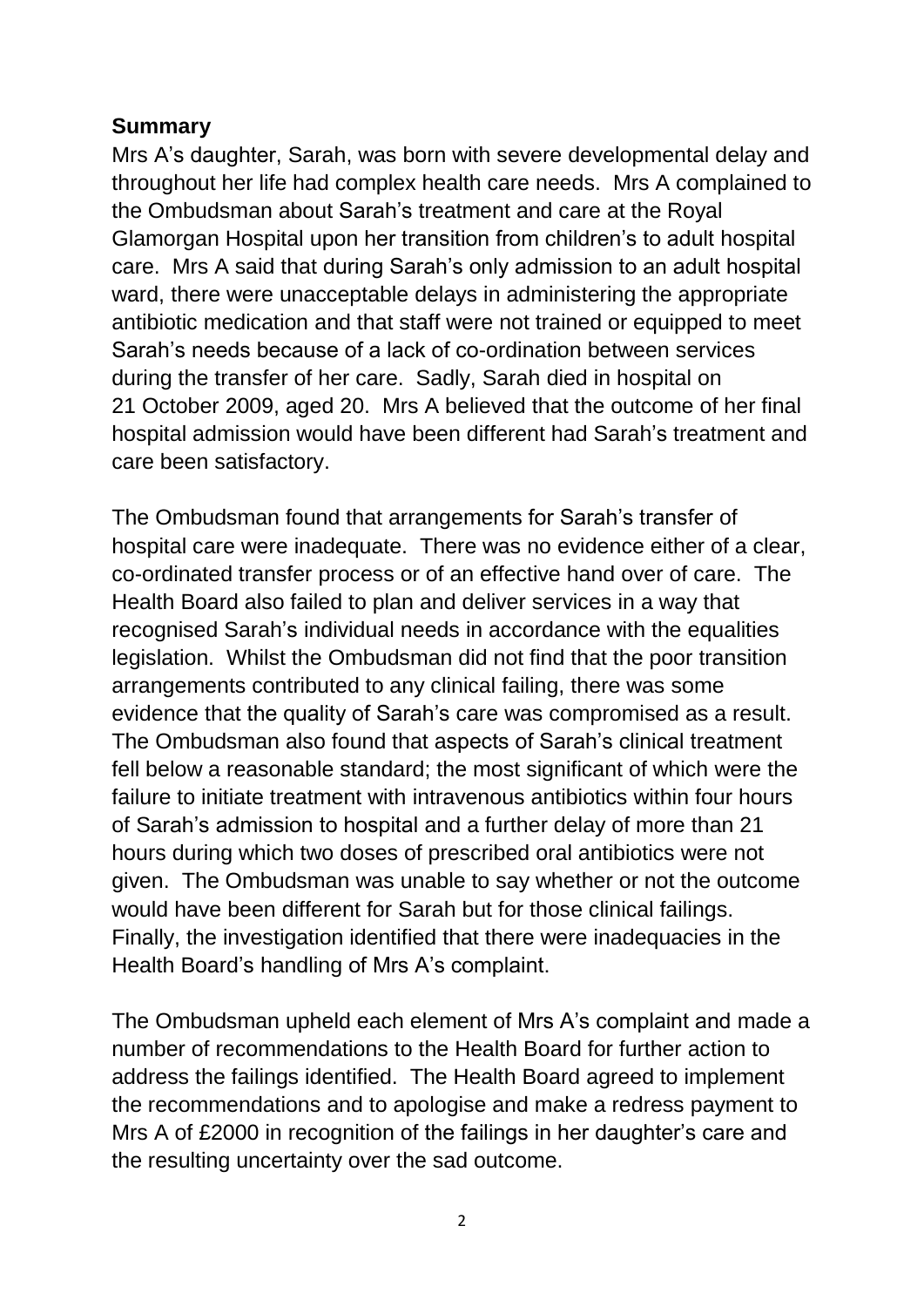# **The complaint**

1. With the help of the Community Health Council ("the CHC"), Mrs A complained to me about the treatment and care provided to her daughter, Sarah, during her only admission to an adult hospital ward following her transition<sup>1</sup> from children's to adult health care services. Mrs A was concerned that there were unacceptable delays in administering the appropriate antibiotic medication and that staff were not trained or equipped to meet Sarah's needs because of a lack of co-ordination between services during the transfer of her care. Sadly, Sarah died in hospital on 21 October 2009, aged 20. Mrs A believed that the outcome of this hospital admission would have been different for Sarah had her treatment and care been adequate.

## **Investigation**

2. Comments and copies of relevant documents were obtained from the Health Board and considered in conjunction with the evidence provided by Mrs A. One of my Investigators met with Mrs A at her home to discuss her complaint and later interviewed three members of the Health Board's staff.<sup>2</sup> Independent professional advice was also obtained from Miss Jane Young, a Ward Sister with 25 years nursing experience in a large teaching hospital; Mr Jim Blair, a Consultant Nurse in Learning Disabilities and Dr Devapriya Dev, a Consultant in Respiratory Medicine.

3. A summary of the available standards and guidance considered to be relevant to the complaint is attached at **Appendix 1.**

4. Mrs A, the Health Board and the Welsh Government were given an opportunity to comment on a draft of this report. Their comments have been taken into account in completing the report and finalising its conclusions.

5. Whilst the report does not refer to each and every detail or document considered, I am satisfied that nothing of significance has been overlooked during the investigation.

<sup>1</sup>  $1$  The process of arranging transfers of care from children's to adult health care services.  $2$  The Assistant Director of Nursing (Legislation and Regulation), the Assistant Director of Nursing (Operations) and the Concerns Investigation Manager.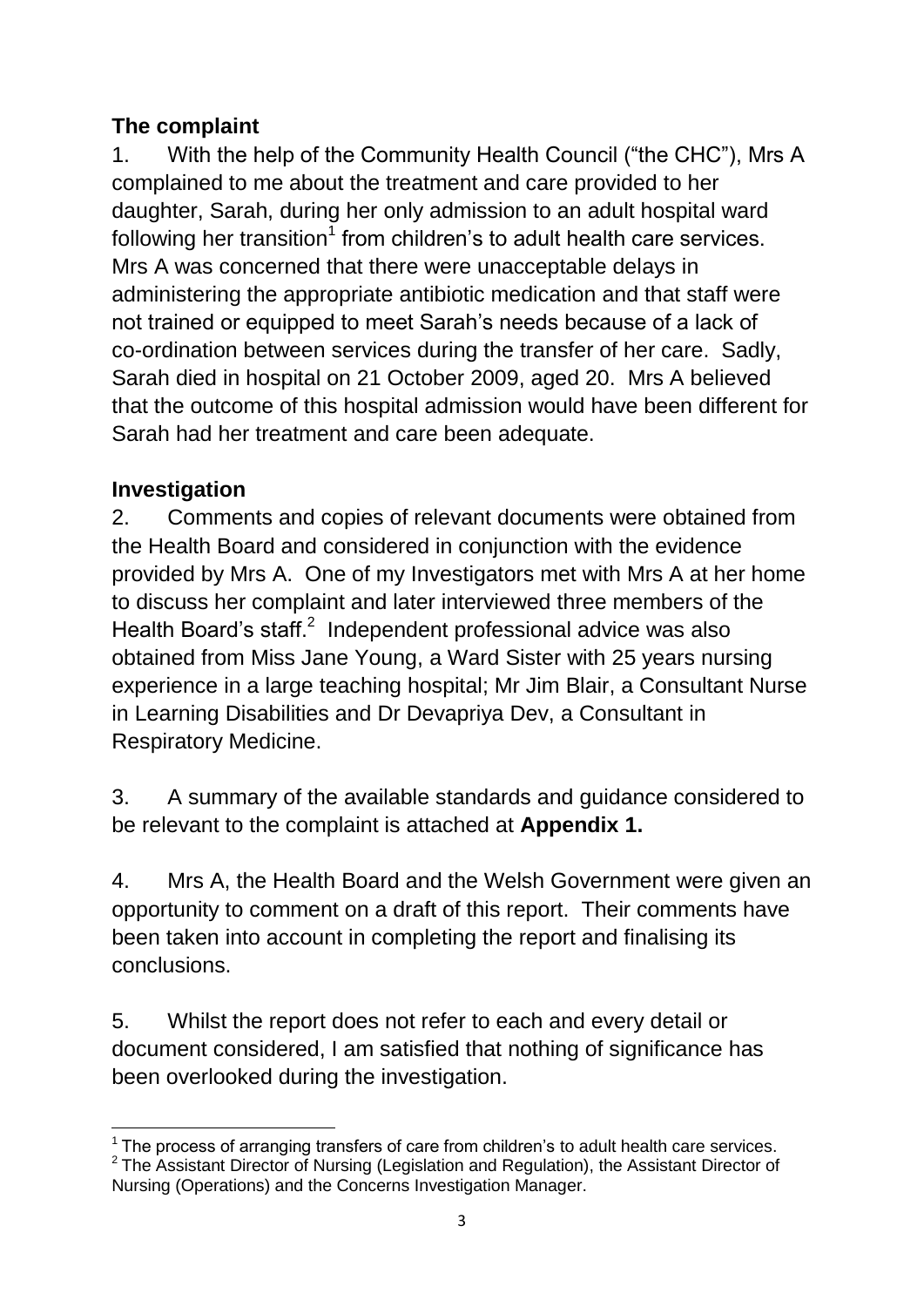## **The background events and evidence**

6. This section sets out the main events and the views of both Mrs A and the Health Board.

7. Sarah was born with severe developmental delay and throughout her life had complex health care needs. She was blind and had cerebral palsy which affected all four of her limbs. Sarah's condition was life limiting and although she had reached adulthood, she still had the stature of a child and had developed a number of problems including epilepsy, dislocated hips and curvature of the spine for which she had corrective rods put in place. Sarah had severe difficulties in learning and communicating and was unable to hold or move herself, being dependent upon others for all aspects of her daily care.

8. Sarah was under the care of a Consultant Paediatrician at the Royal Glamorgan Hospital ("the Hospital") and was well known to the clinical and nursing staff on the Children's Ward having being admitted on a number of occasions previously. At the time of the events leading to the complaint, Sarah was19 years old and had been in the process of transition from children's to adult health care services.

9. On **18 May 2008**, a multi-disciplinary team meeting was held by the Health Board to discuss how Sarah was to access appropriate emergency medicine once she had transferred from children's services. It was noted that Sarah was admitted to hospital twice a year on average with dystonia<sup>3</sup> and chest infections. The agreed way forward was for Sarah's GP to arrange direct admission to an appropriate ward with the Bed Management Team who would try to arrange a side room for her. The Adult Nurse said that it would also make sense for Sarah to have a named consultant within adult health services and suggested a Consultant Physician. Mrs A was present at the meeting and the minutes record reassurance given to her "that as an adult any of the wards should be able to manage [Sarah's] needs."

 3 A movement disorder that causes the muscles to contract and spasm involuntarily.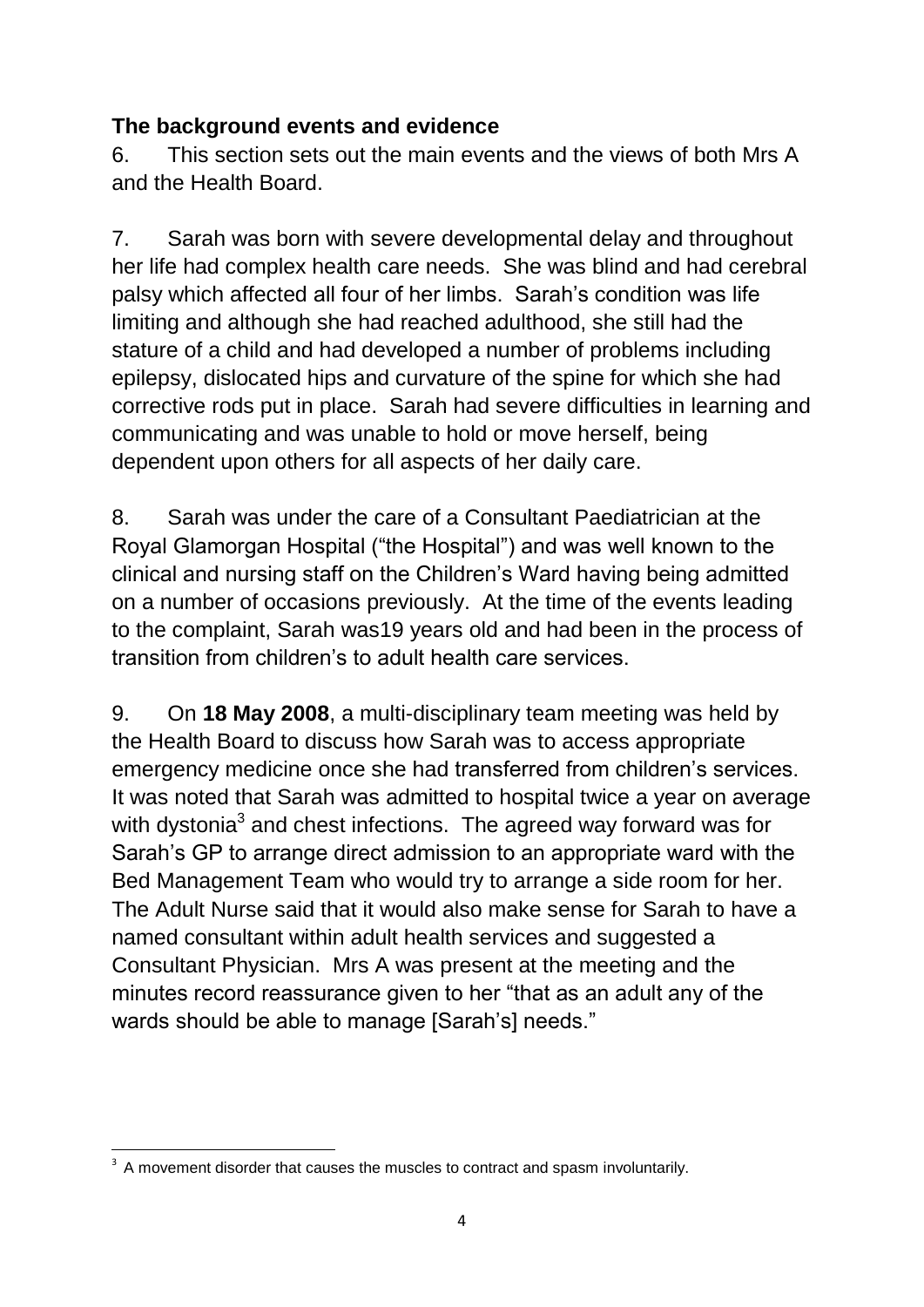10. On 25 May, the Consultant Paediatrician wrote a letter to the Consultant Physician to ask if he could take over Sarah's ongoing care locally.

11. On 11 June, the Consultant Physician wrote a letter to the Consultant Paediatrician and explained that patients, such as Sarah, were usually admitted to the Acute Medical Unit ("the AMU") and would be looked after for that episode of care by one of the consultant physician teams. He said that, apart from paediatricians, he was not sure who at the Hospital actually followed up the care of disabled young adults with ongoing complex needs. The letter was copied to the Clinical Director of the Rehabilitation, Intermediate and Community Care **Directorate** 

12. There is no evidence that Mrs A was ever advised that the Consultant Physician had declined to take over Sarah's care. There is no record of any further consideration by the Health Board as to who should take over responsibility for Sarah's ongoing care. There is also no record that Sarah was discharged from the Consultant Paediatrician's care.

13. Sarah became generally unwell on **16 October 2009**, with increased secretions on her chest. Mrs A suspected that Sarah might have a chest infection and began to treat her with oral antibiotics prescribed by her GP. On the evening of 18 October, Sarah was seen by the out of hours GP who arranged for her to be admitted to the AMU at the Hospital. Mrs A said that the GP informed her that he was admitting Sarah for a chest X-ray and treatment with intravenous ("IV") antibiotics. 4

14. Upon her admission to the AMU at 8.15 pm, Sarah was examined and blood tests and a chest X-ray were arranged. Sarah was noted to be hypoxic $^5$  and to have tachycardia. $^6$  The working diagnosis was of a respiratory tract infection and the plan of treatment discussed with Mrs A

**<sup>.</sup>**  $4$  Antibiotic medications designed to be delivered directly into the bloodstream. They act more quickly than antibiotics taken by mouth because they travel rapidly to the site of an infection, which can be critical in an emergency.

<sup>&</sup>lt;sup>5</sup> A deficiency in the amount of oxygen reaching the blood tissues.

<sup>&</sup>lt;sup>6</sup> A fast or irregular heart rate.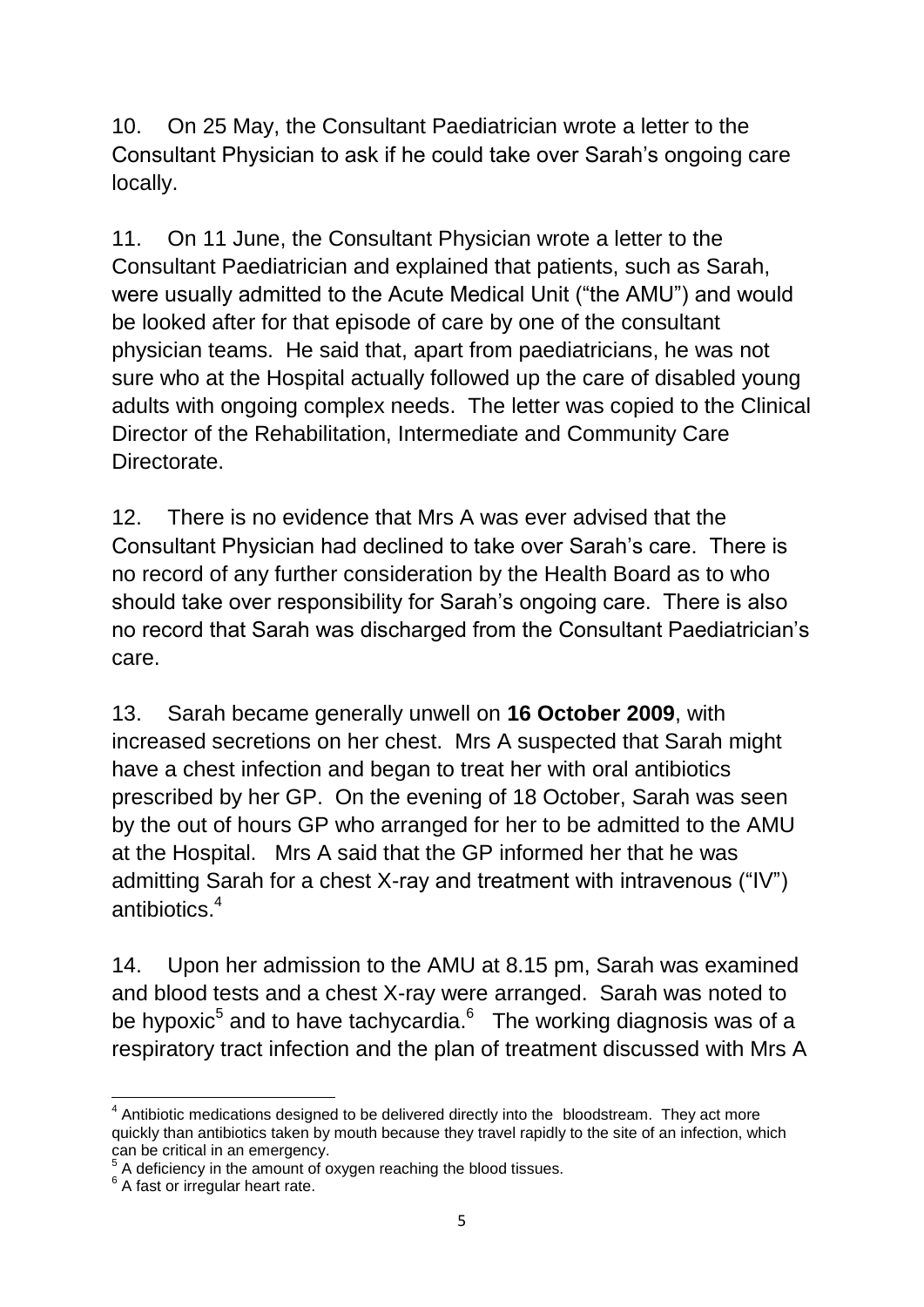was to observe her overnight. Sarah was prescribed a course of oral antibiotics (Amoxicillin 125g) and appears to have been given one dose after midnight, although the entry on the drug chart is unclear.

15. Early on 19 October, Sarah was reviewed during the post-take ward round and it was noted that, because her IV access was difficult, oral antibiotics were being used. The drug chart shows that Sarah's prescription for antibiotics was changed to Amoxicillin 250 mg, three times a day, which was then cancelled. A further prescription for IV Amoxicillin 1g, three times a day was written up and cancelled. A final prescription for liquid Clarithromycin 500mgs, twice a day, and liquid Amoxicillin 500 mg, three times a day, was written up.

16. At 10.20 am, Sarah was also reviewed by a Junior Respiratory Doctor who noted that her condition was stable with no real improvement. Within the treatment plan there is a note indicating that treatment with Clarithromycin/ Amoxicillin should be stopped because there was a risk of interaction with the anti-epileptic medication. A further prescription for antibiotics was written up for liquid Co-amoxiclav 5mls, three times a day.

17. Mrs A said she repeatedly raised concerns that Sarah was not being treated with intravenous antibiotics and that the Junior Respiratory Doctor did not discuss the change to Sarah's treatment plan with her. At interview, Mrs A told my Investigator, that although she repeatedly asked for Sarah to be given intravenous antibiotics, she was advised that this was not the "normal practice". Mrs A said that Sarah was not a "normal" patient and because of this she had hoped that the consultants would work with her when planning Sarah's treatment. She felt that the doctors in adult services were dismissive of her knowledge and experience of Sarah.

18. The Hospital Pharmacist confirmed that the medication request for Co-amoxiclav liquid for Sarah was dispensed by the pharmacy at 3.41 pm and, allowing time for checking, probably would have arrived on the porter's last ward round no later than 5.30 pm.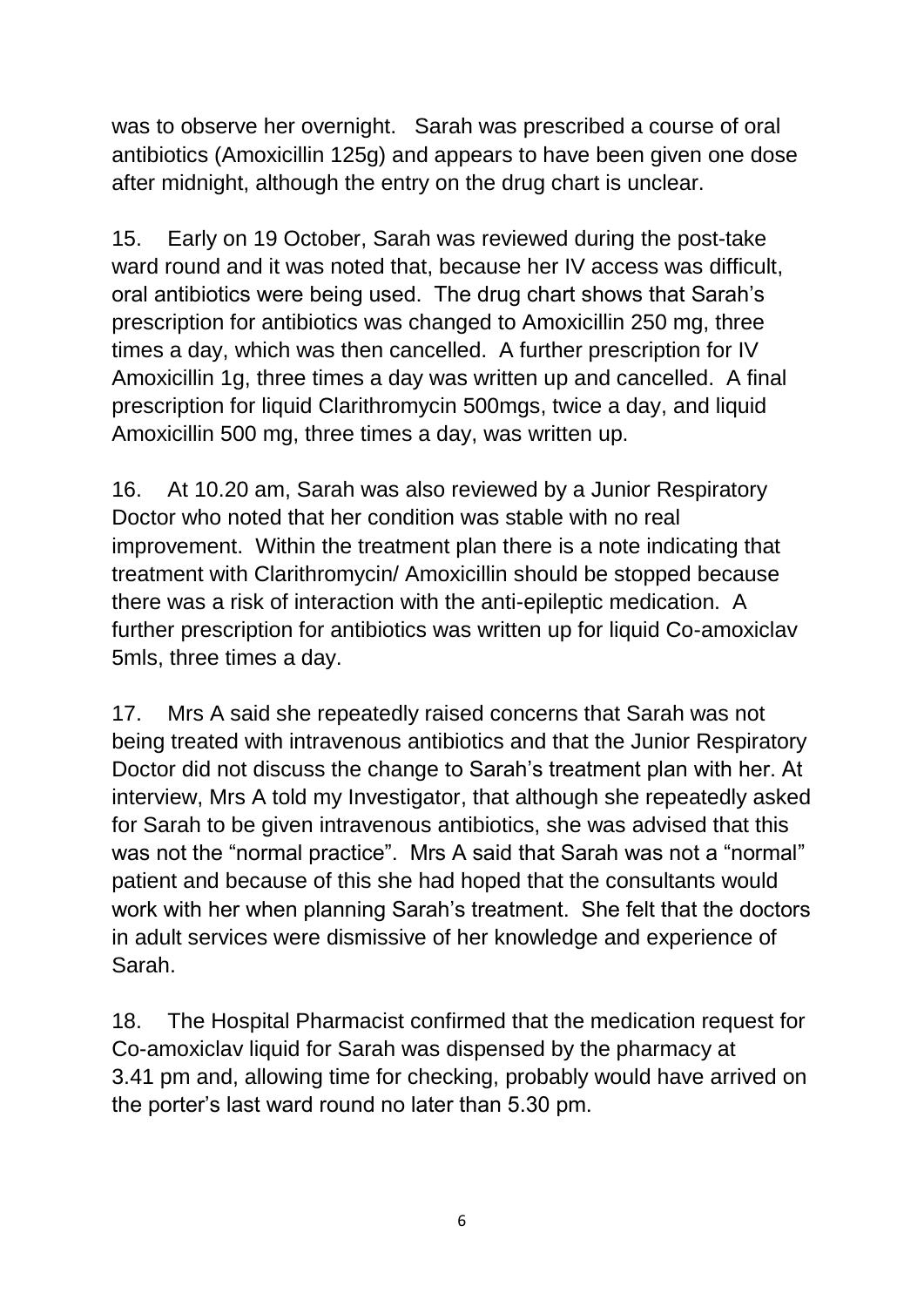19. At 4.30 pm however, Sarah was transferred from the AMU to the Respiratory Ward. Mrs A recalled being advised that the antibiotics were not available and that the pharmacy had closed. At bedtime, she was told that the antibiotics had been located in a fridge and recently given to Sarah. From the drug chart, the next dose of antibiotic medicine that Sarah received was before 10.00 pm on 19 October. Although the exact time is not recorded, it was between 21 and 22 hours after the first dose was given.

20. At 00.40 am on 20 October, the Nurse Practitioner was asked to see Sarah because she was in respiratory distress. The Nurse Practitioner recorded that Sarah was to be sat up in a chair. Mrs A said that she asked the Nurse Practitioner not to sit Sarah up because of the rods in her back but that she went ahead and lifted Sarah from underneath her arms which was dangerous.

21. At 2.00 am on 20 October, the Nurse Practitioner reviewed Sarah at which time her oxygen levels had improved but her respiratory rate was still raised. She noted that she would discuss this with the doctor. She reviewed Sarah again at 04.25 am and noted that she had become distressed but had settled when given a Salbutamol nebuliser. $<sup>7</sup>$ </sup>

22. Mrs A said throughout that night Sarah's oxygen levels were dropping and she was deteriorating. Although she repeatedly asked for Sarah to be placed on monitors to observe her vital signs, like they used on the Children's Ward, she was refused. At interview, Mrs A explained that the monitors were significant for Sarah because her disabilities and inability to communicate made it difficult to observe that her condition was deteriorating. The records show frequent observations documented in the observations chart and in the clinical notes from 00.40 am on 20 October.

23. Sarah's condition deteriorated acutely on the morning of 20 October. The nursing records show that Mrs A asked for the Nurse to see Sarah at 07.35 am and that the On Call Doctor came straight away. Her oxygen therapy was increased and IV Co-amoxiclav and Paracetamol were given.

<sup>————————————————————&</sup>lt;br><sup>7</sup> A breathing therapy to improve the air flow into the lungs.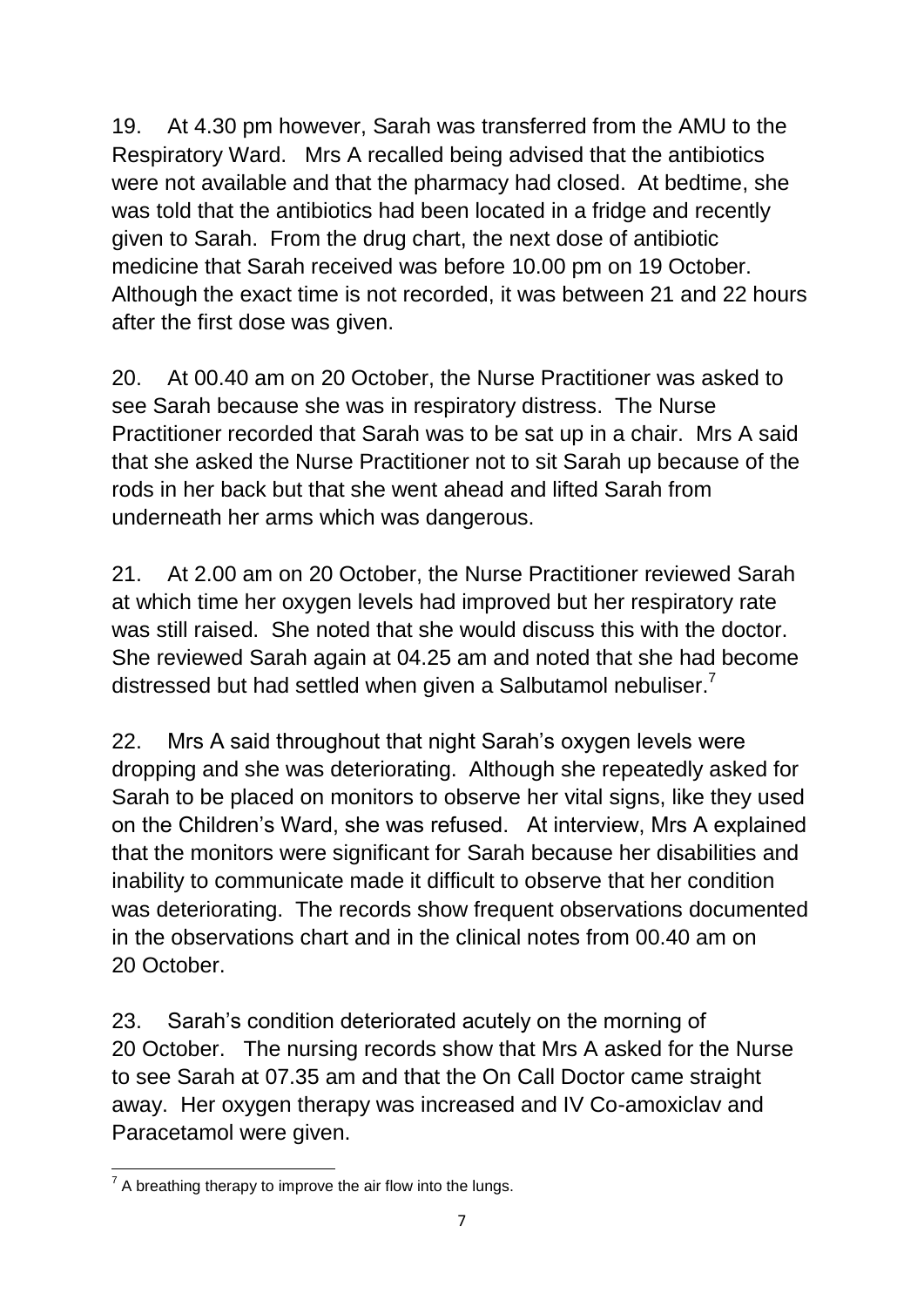24. Mrs A described the scene on the Respiratory Ward that morning as "bedlam with people running around and not knowing what to do." Mrs A explained that, upon waking next to Sarah, she noticed that her right eye had drooped and screamed for a nurse to see her. She said that the Nurse casually asked "how does [Sarah] normally look?" and had to be persuaded to call a doctor after telling Mrs A to wait for the doctor's ward round in half an hour.

25. Mrs A said that the Nurse was physically unable to bend down either to carry out Sarah's observations or to give her an injection and had to stand back and let the On Call Doctor take over. She said the On Call Doctor was also "panicked" and twice left the Respiratory Ward to take advice from staff on the Children's Ward.

26. At 10.00 am, Sarah was reviewed by the Consultant Respiratory Physician at which time she had a temperature, her oxygen levels were still low and she was fitting. Both the Consultant Respiratory Physician and the Intensive Care Consultant discussed the possibility of further interventions with Mrs A. It was agreed that Sarah would remain on the Respiratory Ward where staff continued to maintain her comfort and to treat her pneumonia. Sarah's condition did not improve and she passed away at 9.00 am the following morning.

27. At interview, Mrs A said that hospital staff had given her assurances that Sarah's transition of care would be seamless. They asked her to have confidence and to put her trust in them. Mrs A said that, against her better judgement, she agreed that Sarah could be treated on an adult ward but looking back, she felt that it was the worst decision she had ever made.

28. Subsequently, on **3 February 2010**, Mrs A made a written complaint to the Health Board. Her main complaint was:

"that certain members of your staff on the adult wards of [the AMU] and [the Respiratory Ward] did not know how to deal with my daughter's high level of disability and complex needs and to compound this there was no communication between the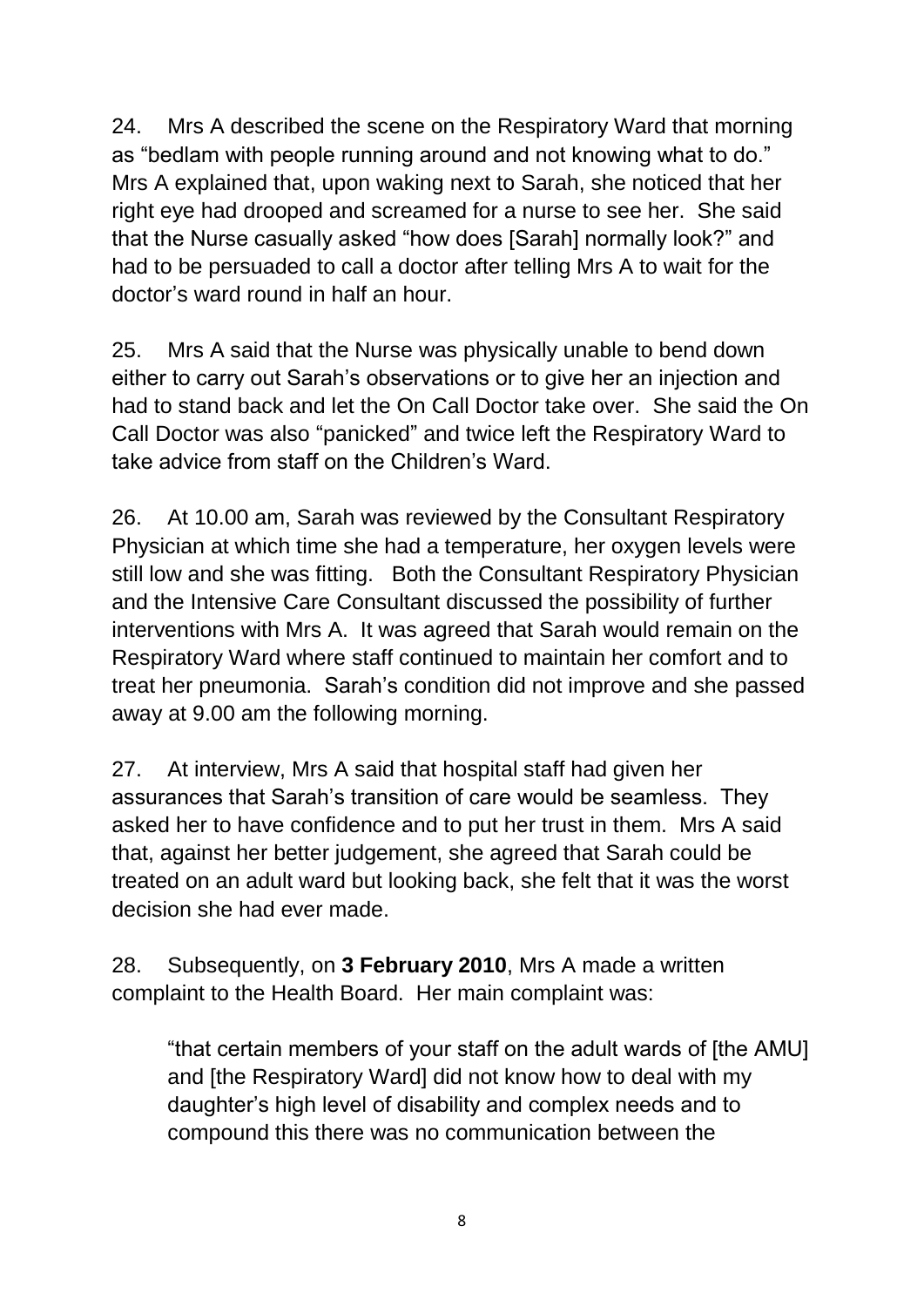children's ward and the adult's ward regarding her on-going needs."

- 29. The letter set out various issues including:
	- the decision to transfer Sarah's care from children's to adult services,
	- the failure to treat Sarah in a timely manner with IV antibiotics,
	- the various occasions that nurses and doctors failed to consult with her or listen to her views about Sarah, and
	- the lack of equipment to meet Sarah's needs as a small adult, including a face mask, intravenous needles and a hoist for transfers.

30. Mrs A asked to meet with the Health Board to discuss her concerns in more detail and ended her letter with the following,

"Whilst the outcome may not have been any different, I believe that my beautiful daughter deserved a far better medical service and I hope that by bringing to your attention the problems that we experienced, that it will never happen to another disabled young person again."

31. On 19 February, the Health Board wrote to advise Mrs A that her complaint had been forwarded to the Head of Nursing for Acute Medicine and Accident and Emergency ("the Head of Nursing") who would investigate the issues raised and provide a full response within 20 working days. The Respiratory Ward Sister and the Consultant Respiratory Physician provided written comments on the complaint to inform this investigation. In relation to the issue of monitoring, the Respiratory Ward Sister explained that Sarah's observations were taken throughout the night and that her oxygen therapy was adjusted accordingly. The Consultant Respiratory Physician said that it was "not standard practice" to put a patient on continuous monitoring unless required. He added that at the time of Sarah's admission, regular observations were adequately performed and the frequency of these observations increased appropriately when she deteriorated.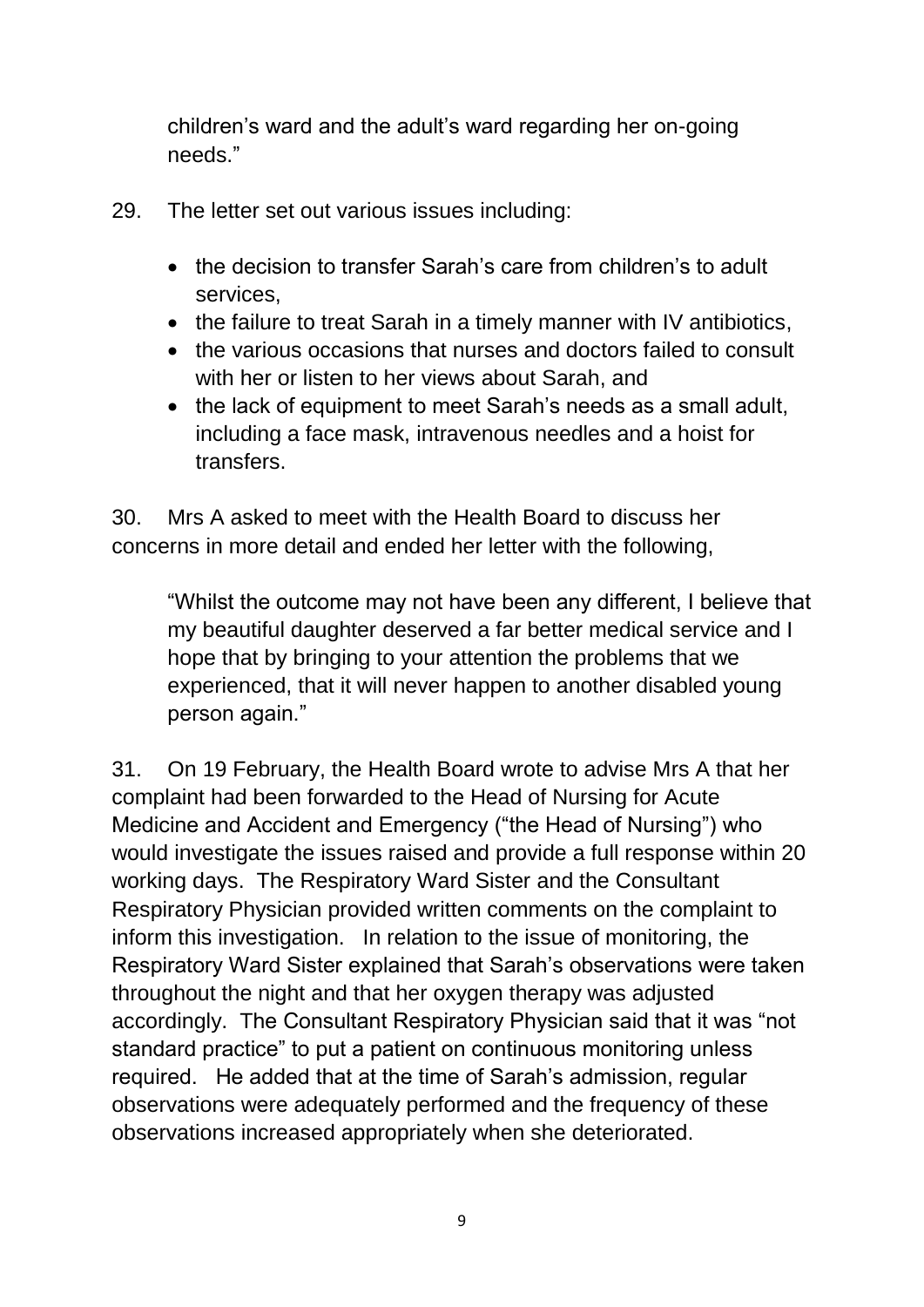32. On 23 March, the Health Board wrote to the CHC and offered Mrs A a meeting to discuss her complaint and this took place on 27 April. Present at the meeting from the Health Board were the Head of Nursing, the Senior Nurse and the Consultant Respiratory Physician. On the question of the delay in administering antibiotics to Sarah, the Head of Nursing, having apologised, said that Mrs A should not have been told that Sarah's antibiotics were unavailable and that the pharmacy was closed. She explained that there was an on call pharmacist who could have been contacted. She offered no further explanation on this matter.

33. On the specific issue of treating Sarah with IV antibiotics, the Consultant Respiratory Physician said that her treatment with oral antibiotics to start with, given her initial improvement, was the correct course of action and she was transferred when she deteriorated, which was the appropriate pathway. He further noted:

" There was no indication when [Sarah] was admitted for her to be on intravenous antibiotics….If [Sarah] had any markers to indicate that she should have been on intravenous antibiotics like low blood pressure, fast heart rate, low conscious level then she would have been."

34. The Head of Nursing agreed to address the nursing issues that Mrs A had raised. In addition, she said that she would investigate further Mrs A's specific concerns about the Nurse and the Nurse Practitioner. The Senior Nurse also agreed to identify paediatric equipment that would benefit patients like Sarah and instruct staff on how to obtain it.

35. The Head of Nursing acknowledged that Sarah's transition to adult services was not as seamless as it should have been and agreed that her nursing care would have been different on a children's ward. The Consultant Respiratory Physician said that the lack of continuity from children's medicine to adult medicine was well documented and that there were some transfers with complications, in particular regarding children with special needs. However, he did not think that treatment by a paediatrician would have changed the outcome for Sarah.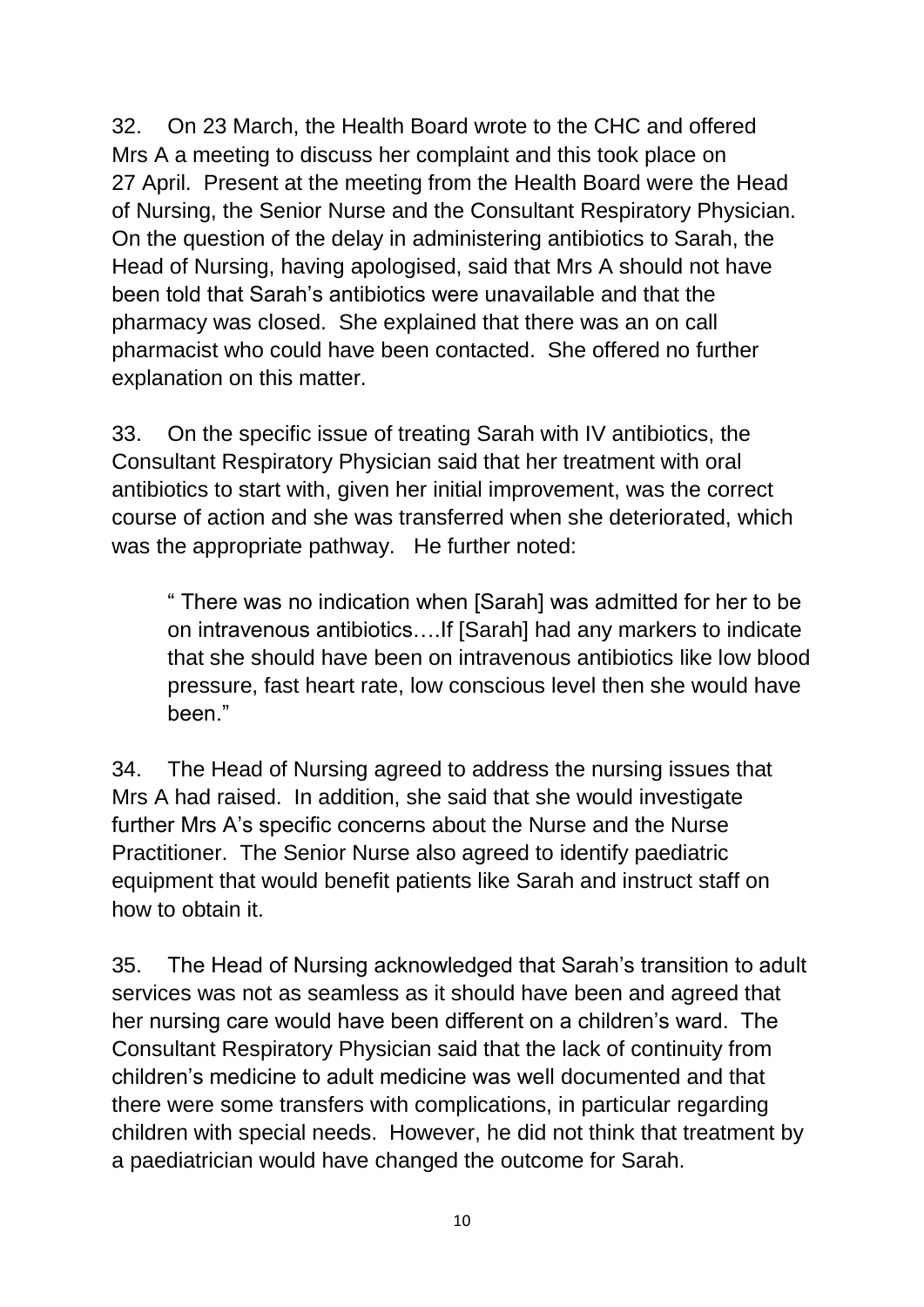36. At the conclusion of the meeting, Mrs A said that most importantly, the family and carers of adults with complex needs should be listened to by clinicians because they had the most experience in how to look after the people they cared for. The Head of Nursing said that she would take the matter of transition arrangements up with the Divisional Director and, having pursued Sarah's case through official channels, she would provide Mrs A with feedback and an action plan on the agreed way forward.

37. On 28 May, the Head of Nursing provided Mrs A with a copy of the notes of the meeting.

38. On 19 July, the CHC wrote to the Health Board requesting the follow up of a number of matters outstanding from the meeting.

39. On 7 August, Mrs A requested an independent review of her complaint under the NHS Complaints Procedure.

40. On 23 August, the Head of Nursing wrote to the CHC in response to the concerns set out in its letter of 19 July. As part of the response, she detailed the arrangements for ensuring that appropriate paediatric equipment would be available for patients from the point of admission and on to the medical wards. She also enclosed a statement (dated 22 August) from the Nurse Practitioner. This explained that, whilst it was necessary for her to place Sarah in a sitting position in order to aid ventilation, on reflection, she should have asked Mrs A about the best way to move Sarah. She accepted that aspects of her record keeping were very poor and said that she now used the SBAR tool<sup>8</sup> which has added structure to her record keeping and ensured that all relevant details were recorded. Finally, the Head of Nursing said that she wanted to reassure Mrs A that the Nurse who had been unable to take Sarah's observations, was undertaking a customer care course and had completed a piece of reflective practice. She concluded that the Nurse had been seen by the Health Board's Occupational Health Physician and "is swimming."

**EXECTS**<br><sup>8</sup> A framework for communication between members of a health care team about a patient's condition: situation, background, assessment, recommendation.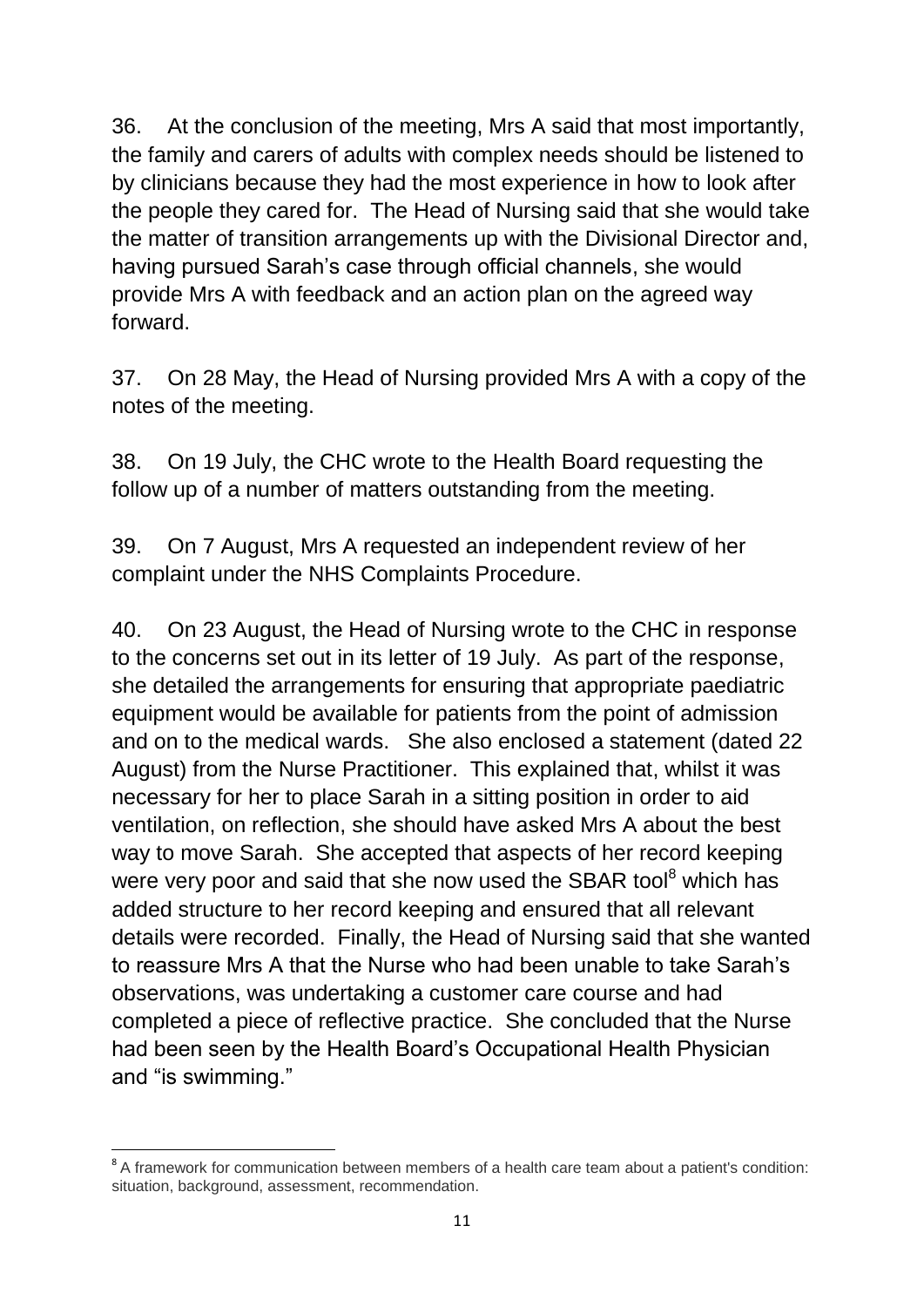41. On 9 December, the findings of the independent review were communicated to Mrs A and to the Health Board. As well as commenting on the inadequacy of the Health Board's complaint response to date, the Lay Reviewer recommended that Mrs A should be provided with an action plan and a programme of staff training.

42. Mrs A received a follow up letter from the Divisional Nurse on **3 February 2011** setting out changes to the structure of the Hospital's A&E Department and enclosing that department's training needs analysis. In the following weeks, a further exchange of correspondence took place between the Health Board and the CHC as the CHC sought clarification of certain points. On 3 March, Mrs A brought her complaint to me.

# **Professional advice**

## **What the Nursing Adviser had to say**

43. The Nursing Adviser said that, whilst the medical notes did not identify any problem with Sarah's treatment or care due to inappropriate equipment, the Health Board had acknowledged that problems existed. She noted that, through the complaint response, the Health Board had:

- addressed how paediatric equipment should be obtained by nursing staff when required;
- put in place appropriately trained paediatric nurses and an operational policy for the care of children and small adults within an emergency care setting;
- addressed the Nurse Practitioner's poor practice and the Nurse's inappropriate behaviour.

44. The Nursing Adviser said that the reason given by the Health Board for the delay in administering the antibiotic medication did not adequately address the omission. She identified that two doses of antibiotic medication were not given to Sarah. She explained that lack of availability of a drug might, at worst, cause a delay in a single dose. It would not explain a complete omission of two doses. The Nursing Adviser speculated that the repeated prescribing of different antibiotics and dosage during the day may have contributed to the delay but she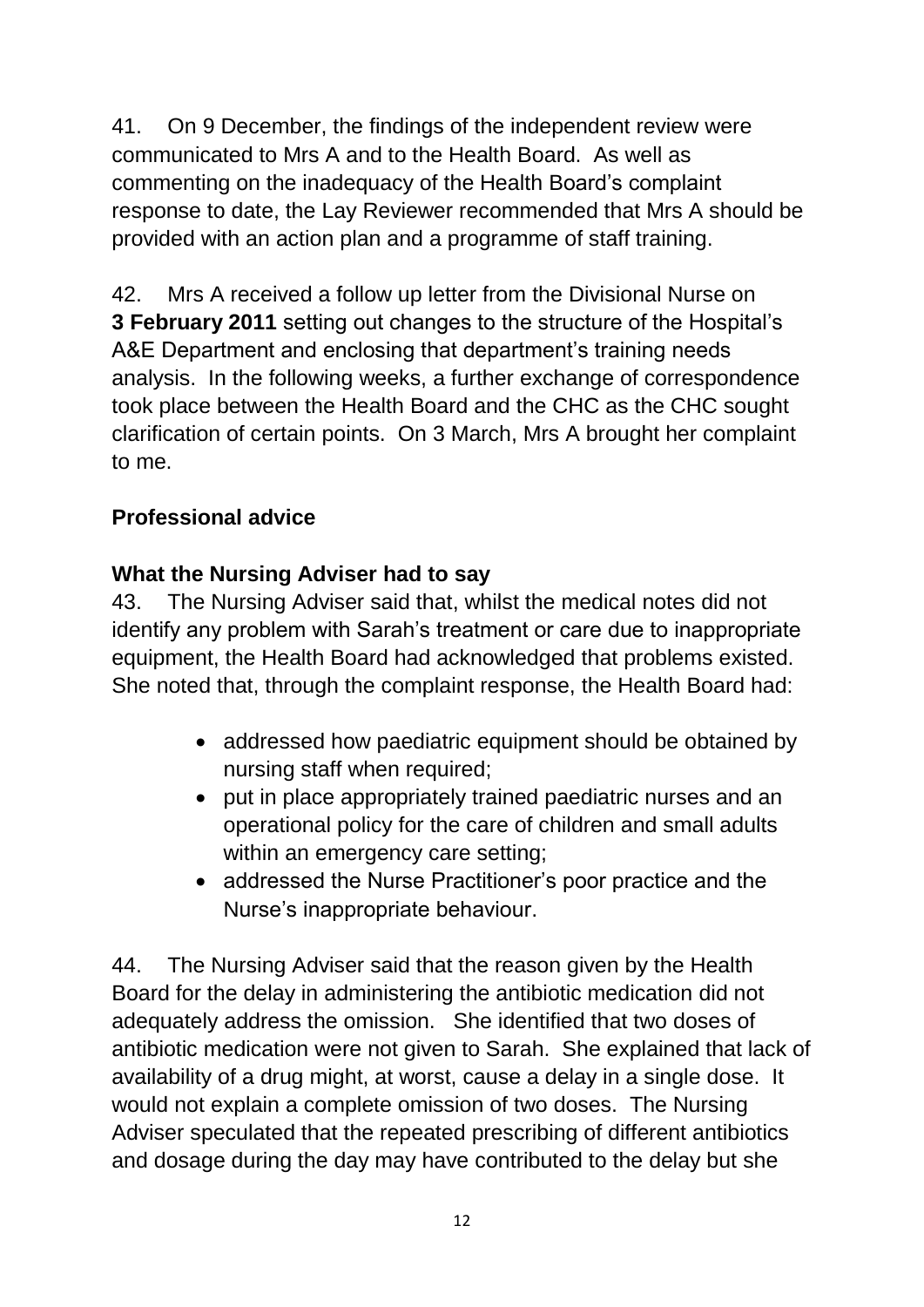could not be certain on this point. This was because the cancelled antibiotics were not timed and dated on the drug chart as they should have been.

45. The Nursing Adviser concluded that, although the Health Board had offered an apology to Mrs A for a delay in administering the antibiotic medication, it had not explained why the antibiotic medication was not administered. It had also not identified a system to prevent this from happening in the future. The Nursing Adviser suggested that further investigation of this issue needed to be undertaken under the Clinical Governance process and a proper action plan developed to prevent a future recurrence.

## **What the Respiratory Adviser had to say**

46. The Respiratory Adviser acknowledged that the issue of transition arrangements for patients like Sarah was a complex and rather contentious problem nationally. From the Health Board's records, he noted that there were problems surrounding "ownership of care" for Sarah and although the matter was escalated to the Clinical Director to deal with, nothing concrete transpired. Consequently, there were delays in instituting oral antibiotics because they were not readily available in syrup form. There may also have been some compromise of service delivery and good clinical practice because staff on the adult ward were not adequately equipped or trained to deal with patients such as Sarah. The Respiratory Adviser commented that, whilst the Health Board had acknowledged shortcomings in its transition arrangements, it needed to provide further evidence of the steps it had taken to remedy those shortcomings.

47. With regard to Mrs A's concerns about the way Sarah's observations were undertaken on 20 October 2009, the Respiratory Adviser said that from 00.40, when Sarah was unwell, appropriate action was documented by the Nurse Practitioner and the observations and management plans were reasonable and adequate.

48. The Respiratory Adviser explained that Sarah was very frail with a hypoplastic<sup>9</sup> left lung and, perhaps, reduced immunity to some extent.

**<sup>.</sup>** <sup>9</sup> Under-developed.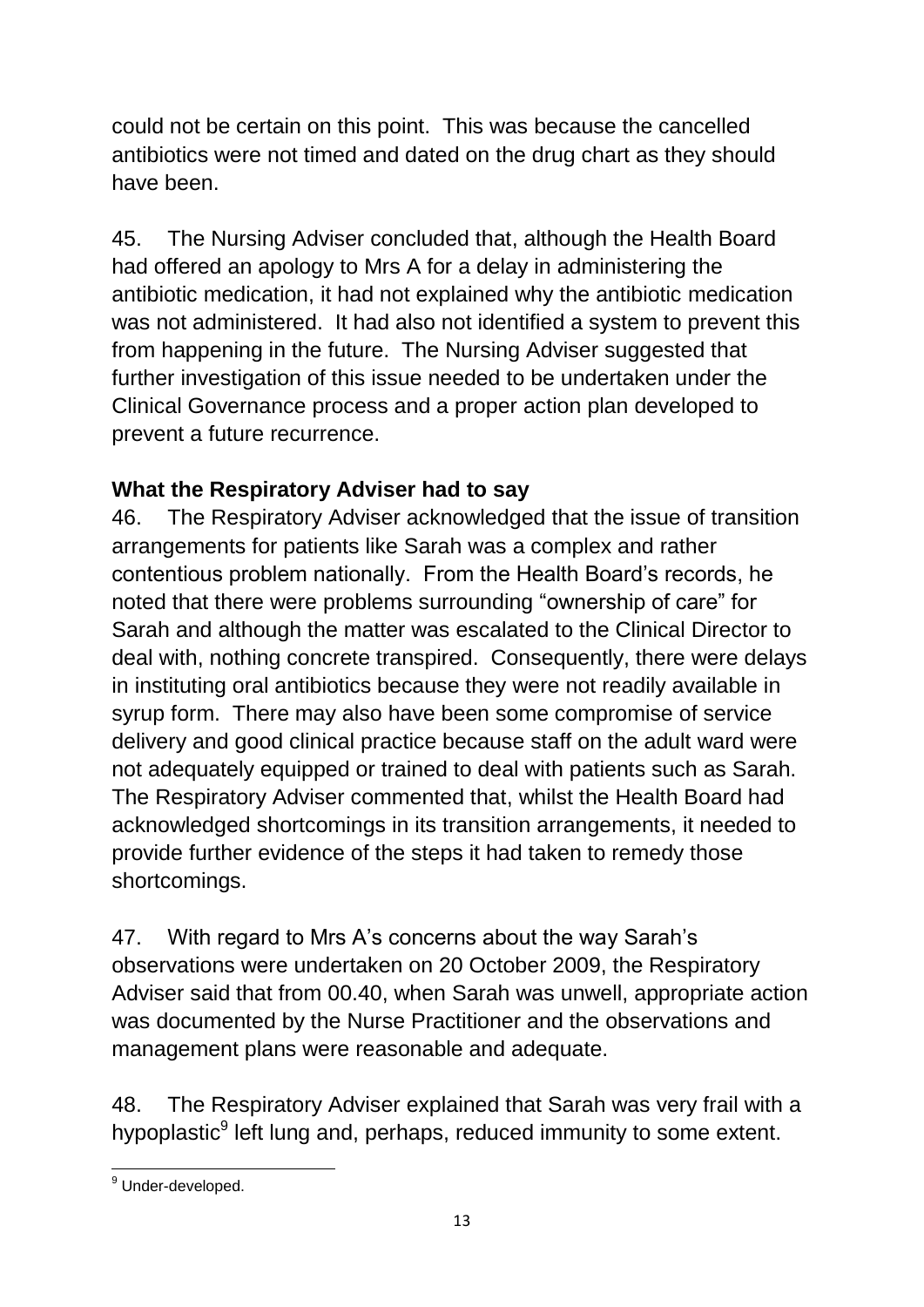She presented at the hospital with a definite right mid and upper zone pneumonia, a fast heart rate, mildly raised  $CRP^{10}$  (48) and hypoxia of 87% on air.<sup>11</sup> He said that even if her white cell count had been normal, Sarah should have been started with antibiotics immediately on admission and in such a patient, starting with IV antibiotics would be the usual practice. In accordance with British Thoracic Society guidelines.<sup>12</sup> good clinical practice would have been to start IV antibiotics within four hours of presentation to the hospital. Moreover, Sarah should have been started with IV antibiotics because, as the Health Board has acknowledged, she was at high risk of aspiration pneumonia.<sup>13</sup>

49. In addition, the Respiratory Adviser identified a delay of nearly 24 hours before the first dose of oral Co-amoxiclav was given. He noted that the delay in obtaining antibiotics in syrup form would also have been avoided if Sarah had been given IV antibiotics.

50. The Respiratory Adviser said that, although it would have been better if Sarah had been given IV antibiotics in a timely manner, it did not appear to have had an impact on her eventual outcome. He concluded, however, that the delay was unacceptable and was evidence of a serious failure of service.

## **What the Learning Disabilities Adviser had to say**

51. The Learning Disabilities Adviser set out four key requirements to ensure a smooth transition from paediatric services into the world of adult care:

- having a policy in place;
- engagement from adult service in the planning process;
- a personal health care plan for future admission tailored to the young person's needs; and
- a key worker to take the lead in co-ordinating a young person's ongoing care.

**<sup>.</sup>**  $10$  C-reactive protein (CRP) is a blood test. Raised levels of CRP in the blood indicate inflammation.

<sup>&</sup>lt;sup>11</sup> A reduced level of oxygen in the blood. Normal oxygen saturation for a healthy person is between 95-100%.

<sup>&</sup>lt;sup>12</sup> British Thoracic Society (2009), *Guidelines for the Management of Community Acquired Pneumonia in Adults* 

<sup>&</sup>lt;sup>13</sup> When foreign materials are breathed into the lungs or airway.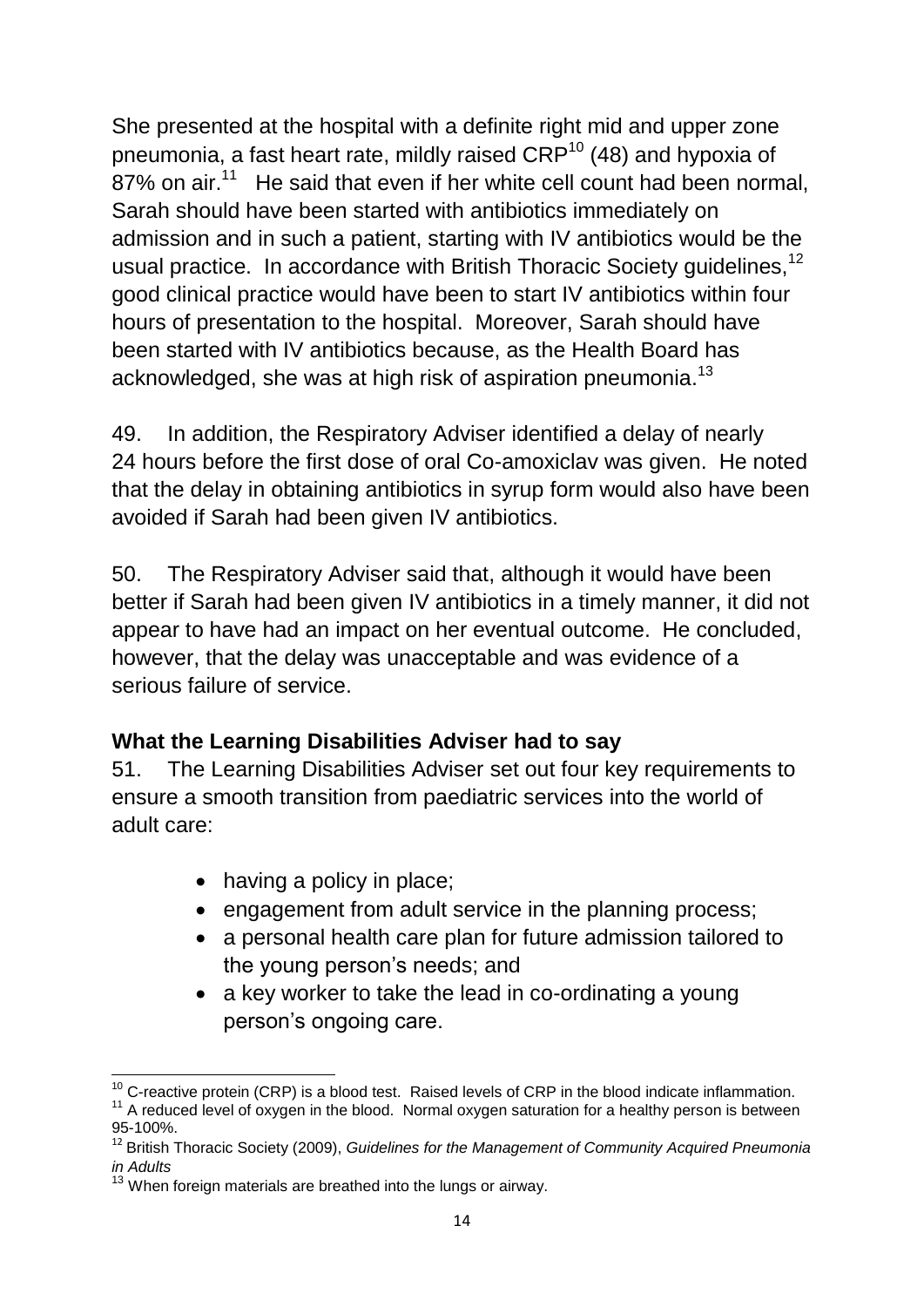52. The Learning Disabilities Adviser said that the Department of Health Guidance on children's hospital services in England (see paragraph 88), provided a useful framework for developing a transitions policy.

53. In terms of best practice, he considered that the health care plan (sometimes referred to as a hospital passport), should be informed and guided by the multi-disciplinary team responsible for the young person's care. In addition to a plan of care, it should contain the contact details of key community and hospital based health care professionals with prior knowledge of a patient's needs. Whilst it was not essential to identify an individual clinician to take the lead in a young person's ongoing care, a named clinician should take on the role of co-ordinating care. He referred to the Royal College of Nursing<sup>14</sup> who also recommended that services should designate a key worker or lead professional to plan the transition and that:

"There should be shared protocol between children's and adults' services, which is a genuinely shared arrangement, and is properly implemented."

54. The Learning Disabilities Adviser commented on the Health Board's Draft Policy for Children and Young People being Cared for in Adult Environments ("the Draft Policy"). He said that generally the Draft Policy appeared to clearly set out a defined way forward for arranging transitions of hospital care. However, he felt that the Health Board needed to build in greater flexibility around the timing of transfers to meet individual need and that a policy up until the age of 25, rather than 18, would enable the service to be suitably flexible.

## **What the Health Board had to say**

**.** 

## **The Assistant Director of Nursing (Legislation and Regulation)**

55. The Assistant Director of Nursing (Legislation and Regulation), ("the first ADN") said that whilst there was evidence that the Health Board had undertaken a lot of work to ensure a smooth transition for the

<sup>14</sup> Royal College of Nursing (2007), *Lost in transition - Moving young people between child and adult health services*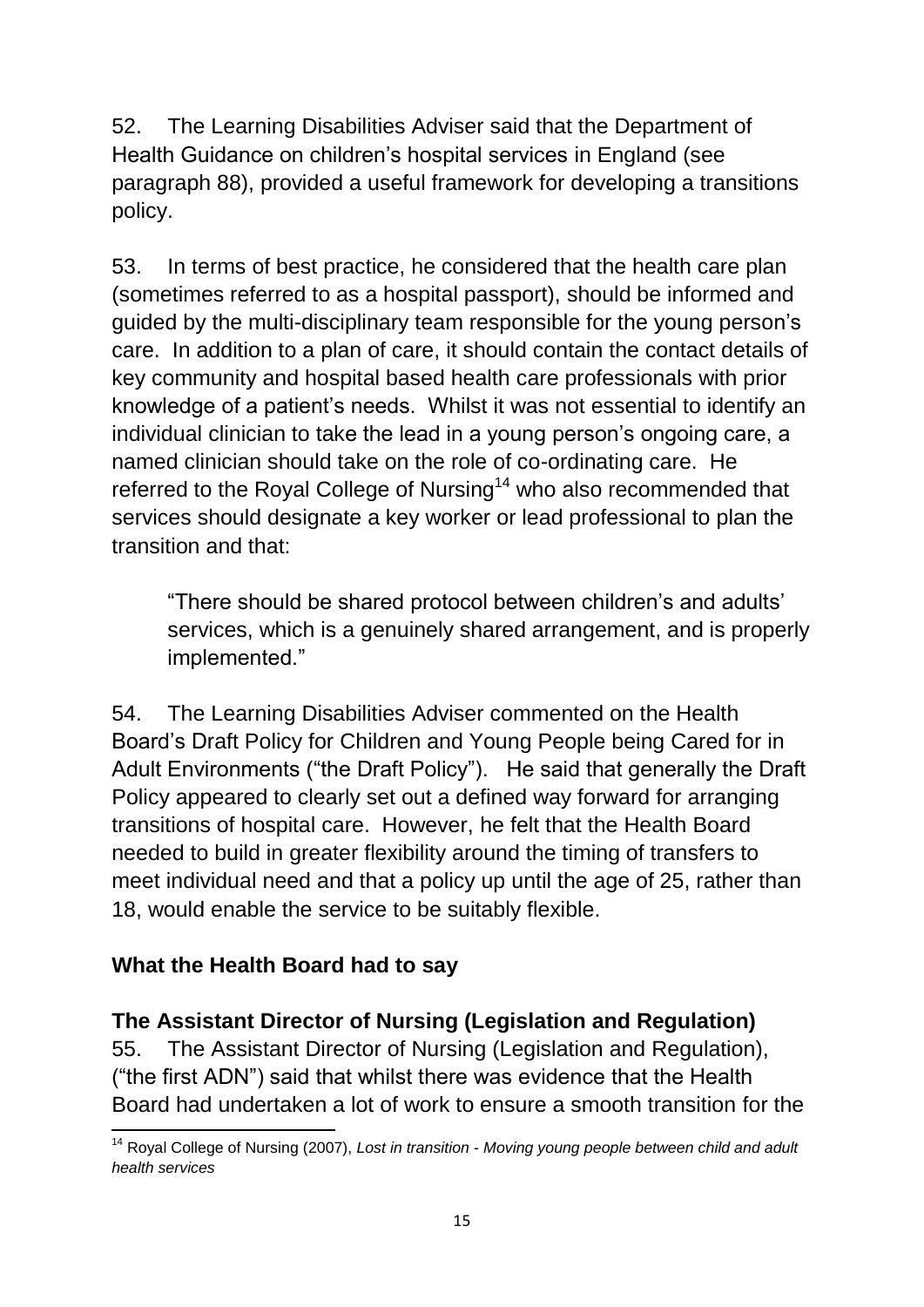majority of young people, it would be fair to say that it had concentrated on developing its partnership arrangements to ensure that young people's needs were being identified and met, rather than looking at arrangements within the organisation.

56. From a nursing perspective, the issue of transition for community based services had eased with the introduction of the children's community nursing service in 2009. Work had been undertaken with nursing staff on medical wards to identify individuals who would be moving into transition and would require nursing care. There were also clear transition pathways for chronic conditions such as diabetes, epilepsy and asthma and also a group that concentrated on surgical procedures.

57. The identified gap for the organisation was how young people with multiple, complex needs accessed medical services as they moved into transition. Whilst she did not consider that this was a contentious issue she referred to the difficulty in getting individual clinicians to sign up to service delivery.

58. She highlighted the differences in delivery between paediatric hospital services, where clinicians provided more generalist care, and adult medical services that were increasingly arranged around clinical specialities. She said that the main difficulty for the Health Board was that there were very few clinicians within adult medicine able to provide the generic overview that people, like Sarah needed. Anecdotally, having discussed this with her paediatric colleagues, she understood that this was a national problem and not just confined to the Health Board. She also said that professional medical bodies offered differing views to their membership about when and how transfers of care should occur which was not helpful.

59. She highlighted that the Health Board was currently working with primary care providers (such as GPs) on how to develop mechanisms for delivering that generic overview. Work was also being undertaken in conjunction with consultants on how they picked up the care of individuals with complex needs as they go through transition. In order to progress the matter of how best to meet young people's needs, she had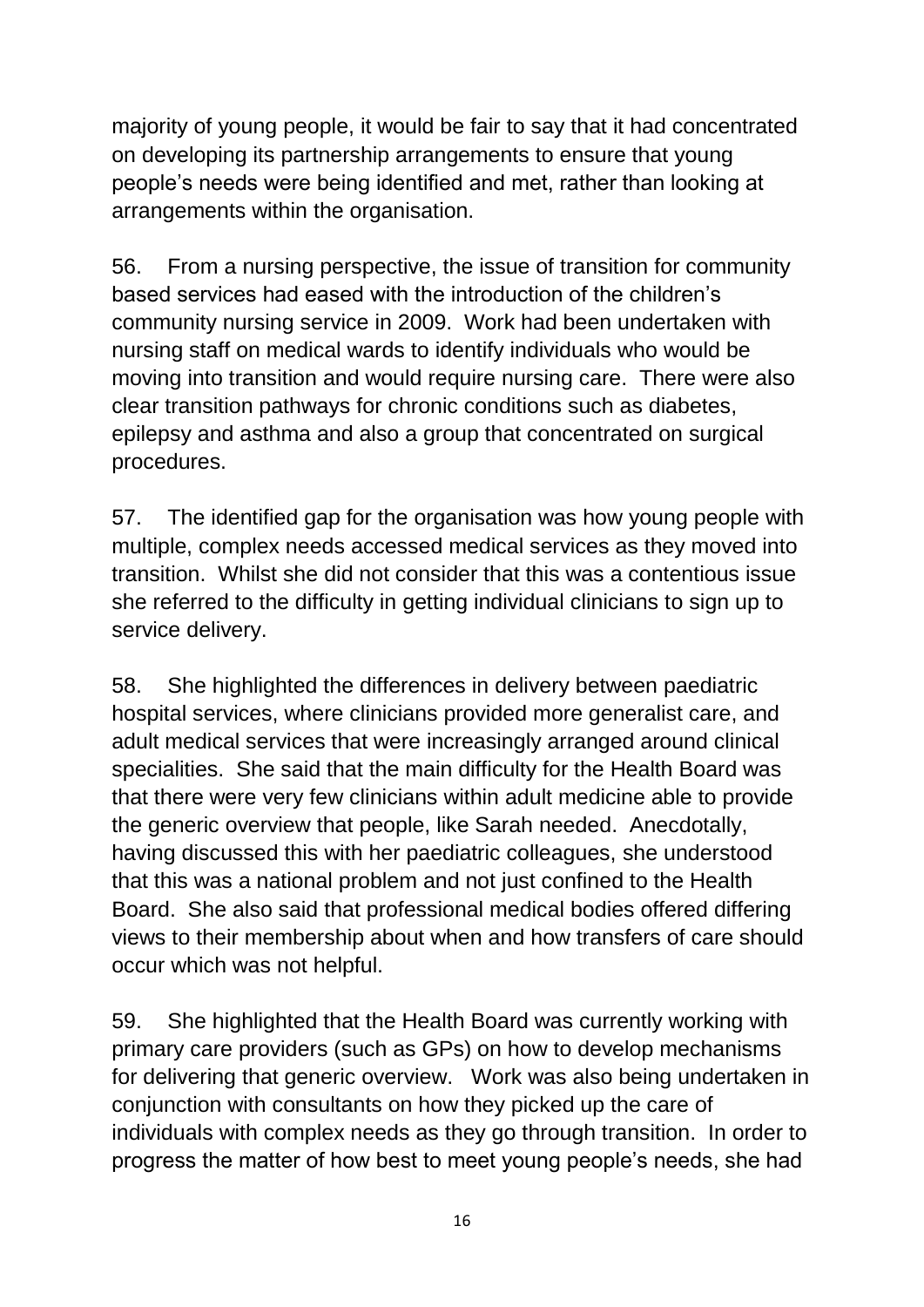attended two meetings with the Assistant Medical Director to explore the way forward. Mrs A was present at one of these meetings.

60. When asked to comment on the Health Board's Draft Policy, the first ADN explained that the document had been developed from a safeguarding perspective.<sup>15</sup> A considered later addition had been to include a section on transition arrangements. She thought that the transition section of the Draft Policy was still under consultation. She also confirmed that there was no procedural guidance on transition arrangements in the pipeline.

61. On the question of the priority afforded by the Health Board to inpatient transitional care arrangements, she thought that it sat "along with all of the other priorities that we have currently." She referred to the two broad framework documents that the Health Board had to consider when planning and delivering children's services. She said that the National Service Framework for Children, Young Adults and Maternity Services (see paragraph 85), which is the document that the Health Board has to report on regularly, concentrates on developing multiagency and multi-disciplinary transition planning. There was no such reporting or monitoring attached to the Universal Standards, which was primarily a benchmarking tool. She conceded that if there had been a specific reporting requirement on inpatient transitional care arrangements, it would have had more of a profile within the organisation. However, it was recognised that it had been an issue for the organisation and the Health Board was trying to address it.

## **The Assistant Director of Nursing (Operations)**

62. The Assistant Director of Nursing (Operations), ("the second ADN") explained that he had very little involvement with Mrs A's complaint until after the independent review. He had then arranged a meeting with Mrs A in May 2011 because he felt it was important for her to see that the Health Board was putting systems in place to stop what happened to her daughter from happening to anyone else.

<sup>1</sup>  $15$  Ensuring that care is provided in a safe environment.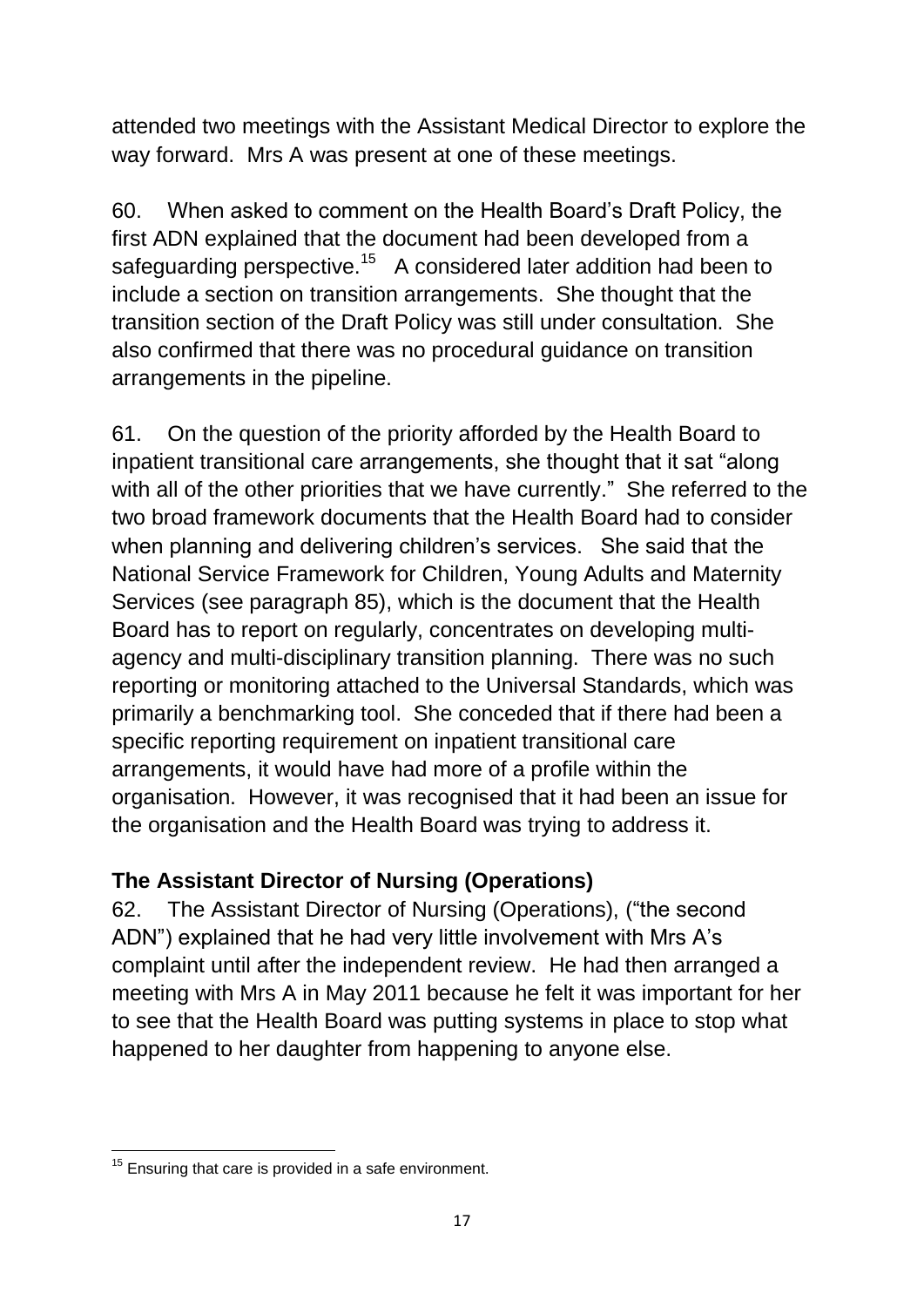63. Following the meeting with Mrs A, he identified that the Health Board did not have a policy or procedural guidance on inpatient transitional care arrangements in place. He also found that most of the work on transitional care that had been undertaken to date related to arrangements in the community. He later identified that the Health Board was already working on an overarching policy regarding how children were cared for within the organisation which contained a section on transition arrangements broadly setting out roles and responsibilities (see paragraph 89). In order to progress the matter, in late November 2011, he had arranged a meeting with the Assistant Medical Director and the author of the Draft Policy to discuss whether the section on transition was appropriate for young adults, like Sarah, with complex needs.

64. When asked what had happened to the Draft Policy between May 2011 and November 2011, he conceded that there had been delays and that things could have been moved on faster. He said that his progress had been hampered by a number of factors: the Health Board was in a state of flux following re-organisation; people he needed to speak to had left; it was a subject area with which he was unfamiliar and there were changes to his role within the organisation. However, he was confident that it would be easier to facilitate moving the Draft Policy forward now that the Health Board's new management structure was in place. He had taken up his new role alongside the first ADN in November 2011 and their collective knowledge and experience would provide an overview of the whole process within the Health Board. He was not aware of any other activity taking place within the Health Board to address this issue other than the meetings he had arranged to try and move the Draft Policy forward.

65. The second ADN confirmed that the Draft Policy was currently at the consultation phase and that there was no date set for an end to the consultation period. He explained that the process was not as simple as sending out an electronic version to interested parties with a deadline for a response. Agreement and sign up needed to be obtained from a number of interested parties including the individual medical specialties and GPs in the area for whom an enhanced role was envisaged. He did not anticipate that the process would be easy. He re-iterated some of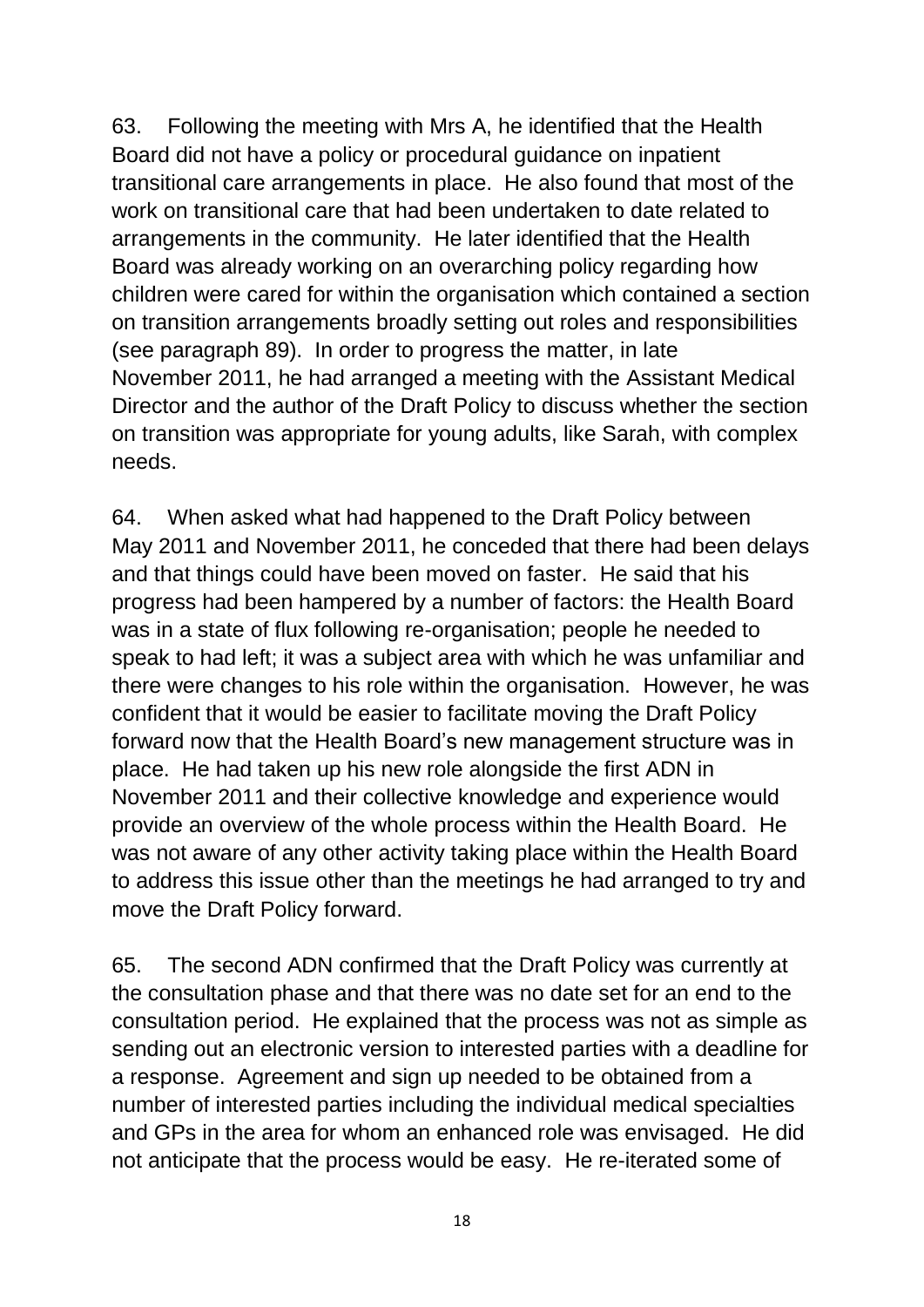the first ADN's comments about the organisational and cultural challenges that needed to be addressed before transition arrangements could be effected. He too thought that it would have been easier to drive the policy forward had the guidance from the Welsh Government on transition arrangements been in the form of a directive. He said that a number of discussions still needed to take place and he speculated that this alone could take up to four months. He recognised that a multidisciplinary "nuts and bolts" procedure document would eventually need to sit alongside the policy; but he was unable to say when this might occur.

66. When asked what would happen for patients like Sarah in the meantime, the second ADN said that the Health Board had worked to address the specific issues that Mrs A had raised in her complaint whilst the broader policy issues were being taken forward. He concluded that because the Health Board had begun to develop its procedures in response to individual cases, he would like to think that similar issues would not arise in the future.

#### **The Concerns Investigation Manager**

67. The Concerns Investigation Manager ("the Concerns Manager") explained that she had very little involvement with Mrs A until she requested an independent review of her complaint. In accordance with the Health Board's procedure at that time, the complaint was referred in the first instance, to a complaint handler within its Corporate Services to investigate and provide a response in conjunction with the relevant directorate. She would have had no involvement with the first stage investigation or any say over the content of the response sent to Mrs A.

68. The Concerns Manager explained that upon receipt of the findings of the independent review in December 2010, she met with the second ADN to consider the Health Board's response. She said that because work on the transition programme was ongoing, it was felt unnecessary to produce an action plan in response to the Lay Reviewer's recommendations. She was unable to explain why the directorate had not produced an action plan earlier.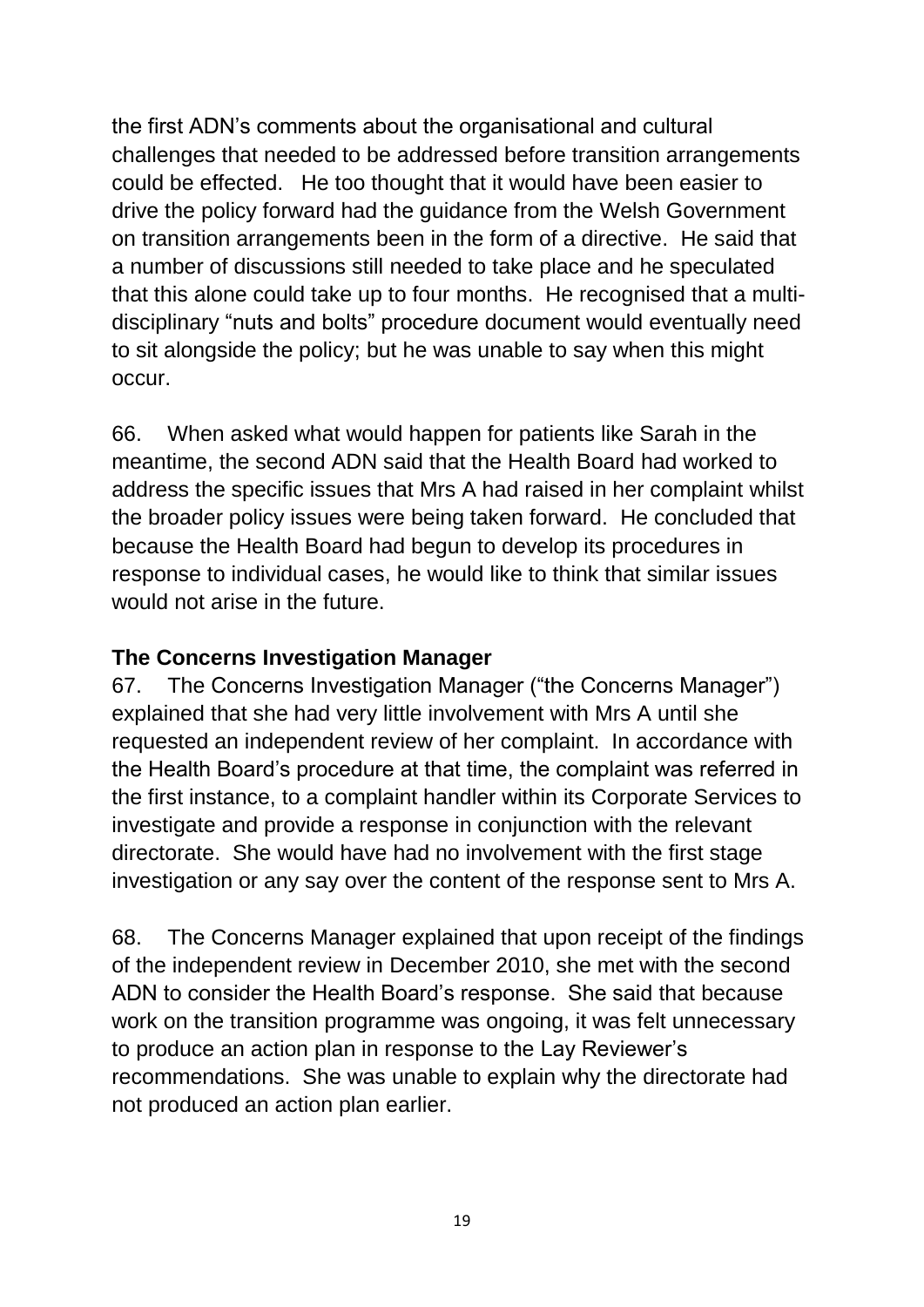69. The Concerns Manager confirmed that, under the former procedure, the final complaint response would normally be sent to the complainant before any local resolution took place. She added that if an action plan was promised to Mrs A, then one should have been provided. She accepted that the action taken to investigate Mrs A's concerns was not in accordance with the Health Board's procedure at that time. However, since Mrs A's complaint a new NHS complaints procedure had been introduced and the Health Board had taken this as an opportunity to review its internal arrangements. Consequently some of the shortcomings seen in Mrs A's case had been addressed.

#### **Comments on the Draft Report**

70. Given the issues that this investigation raised, I felt it appropriate to share a draft of my report with the relevant department of the Welsh Government. In providing feedback, the Welsh Government strongly supported the findings as set out below about relatives and carers not being listening to by healthcare professionals. It too was concerned about the lack of competence in dealing with equality and diversity issues amongst healthcare professional within the acute hospital setting; particularly when treating young disabled patients. I welcome the Welsh Government's endorsement of my findings. However, the Welsh Government also pointed out that there was no equivalent acute adult clinician fulfilling the same role as a paediatrician. In view of this, it expressed concerns about the ability of good transition planning alone to deliver a "seamless" transition from paediatric to adult care. It felt that the focus also needed to be on Health Boards making reasonable adjustments to meet the needs of disabled patients. Acute hospital services should have staff trained in recognising and responding to the needs of all patients, particularly those who face challenges in communication.

#### **Analysis and conclusions**

71. The final days of Sarah's life and the events surrounding them continue to be deeply distressing for Mrs A. I offer her and her family my personal condolences through this report. For the Health Board, Sarah's transfer of care presented a difficult challenge due to the complex nature of her continuing health care needs. Although aspects of Sarah's care in the adult hospital setting were good, aspects of her clinical treatment fell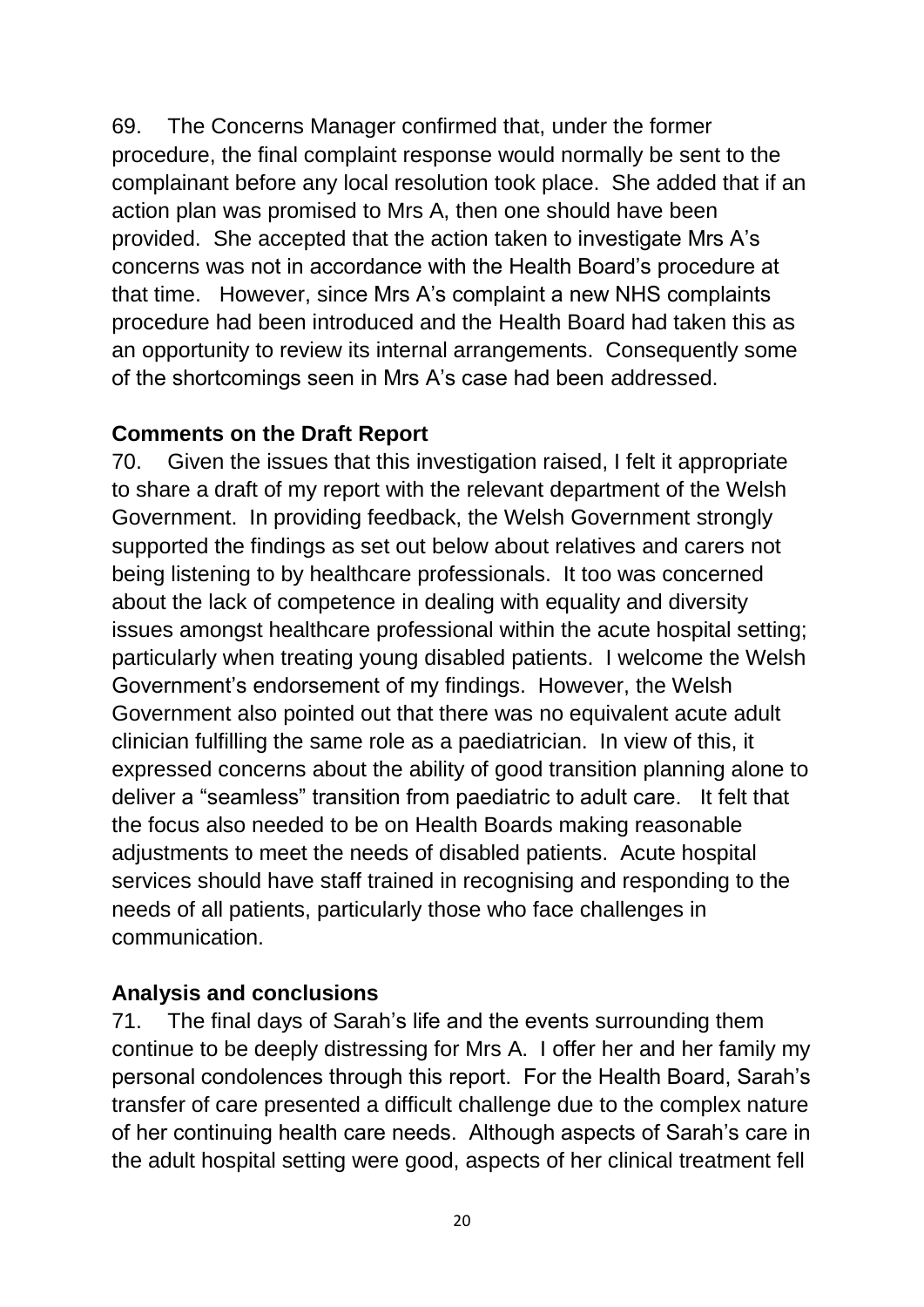below a reasonable standard and the quality of her care was compromised by the failure to make reasonable adjustments to meet her needs. I will set out my reasons below for drawing these conclusions and the implications that this had for her.

72. The complaint handling in this case was not in accordance with the Welsh Government's guidelines. It is evident that the initial investigation was inadequate which meant that opportunities were missed to identify failings at an early stage. As a consequence, the Health Board was not in a position to satisfactorily answer Mrs A's concerns at the meeting in April 2010. The extent of the delay before Sarah received prescribed antibiotics was not properly identified through the Health Board's investigation, although it was evident in the medical records. This was not acceptable. Subsequently, the Health Board's actions were not communicated to Mrs A in a timely manner and the complaint was allowed to drift over many months without being brought to a conclusion.

73. I am concerned that the focus of the investigation was on highlighting individual failings rather than aiming to identify why things may have gone wrong from an organisational perspective (see paragraph 40). The lack of a robust investigation and an action plan meant that the Health Board failed to grasp in their totality the factors that contributed to a failure of care for a vulnerable person. This hampered the Health Board's ability to learn lessons. In addition, the poor complaint handling served to further compound Mrs A's distress. In April 2010, changes were made to the way in which complaints are handled by the NHS in Wales. There is more emphasis on listening and resolving complaints earlier. I also note that the Health Board said that it has used these changes as an opportunity to address some of the failings that are featured in this complaint.

74. Mrs A complained that Sarah's transfer of emergency hospital care was not "seamless" as it should have been and that Sarah's health care was compromised during her last hospital admission as a consequence. In the light of the Advisers' explanations, I consider that aspects of Sarah's treatment and care fell below a reasonable standard. However, in my view, there was no causal link between the clinical failure to administer IV antibiotics on admission and the transition process. I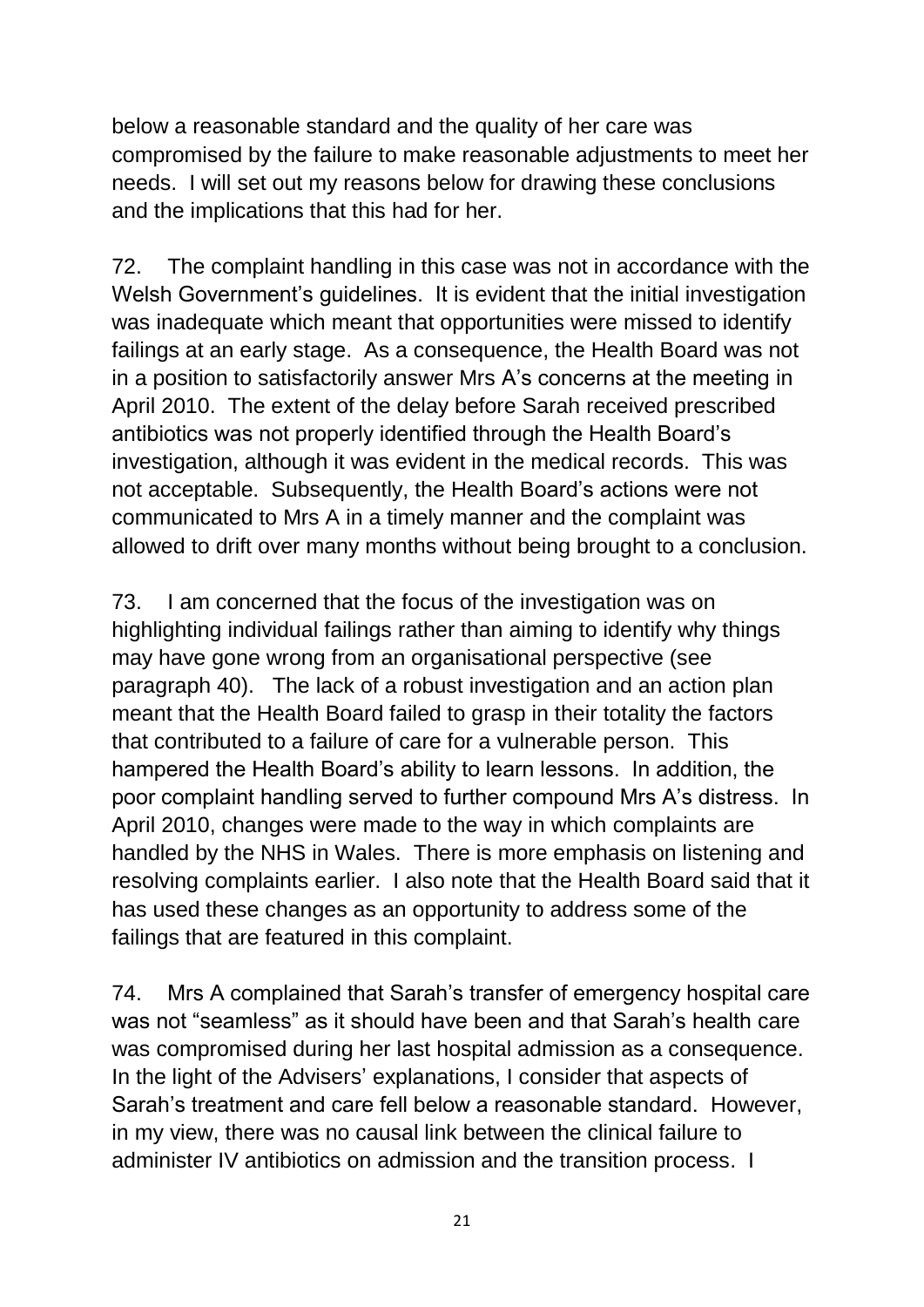cannot be certain that the outcome of this hospital admission would have been different for Sarah had she been given timely treatment with IV antibiotics. We will never know. But whether or not Sarah's death could have been avoided, should not detract from the unacceptable standard of treatment and care that she experienced. The uncertainty that arises from the knowledge that Sarah's treatment was not what it ought to have been represents a clear injustice for Mrs A and I uphold her complaint.

75. Mrs A also questioned the Health Board's decision to transfer Sarah's hospital care to adult services given that her needs remained child-centred. I regard this as a less contentious issue and I note that my Advisers have not questioned the decision to move her. Having made the decision to transfer Sarah, the Health Board should have ensured that the process was properly managed. I accept that transition planning can be difficult, particularly for patients like Sarah who may require input from more than one clinical specialist. However, there were missed opportunities during the transition period to develop practical mechanisms to enable any acute adult clinician to respond promptly and appropriately to Sarah's presenting needs. At the very least, I would have expected to see early involvement from a Learning Disabilities Specialist who could provide advocacy and support and assist in developing an individual health care plan (see paragraph 53). Notwithstanding the poor transition arrangements, I consider that Sarah's care would still have been compromised upon her admission to hospital because health care professionals were not sufficiently sensitive to her needs as a disabled person.

76. Throughout this investigation, I have seen examples organisationally, culturally and at an individual level where there has been a failure to fully appreciate that services for Sarah might need to be planned and delivered in a way that recognised her individual needs (see paragraphs 12, 17, 31, 40). As part of a human rights based approach, a public body must provide services in ways which have regard to the inherent dignity of the individual (see paragraph 93). In my view, not only did the Health Board fail to have sufficient regard for Sarah's dignity, it also failed to adequately fulfil its obligation to make reasonable adjustments to meet her special needs under the equalities legislation in place at the time (see paragraph 82). To that extent, I have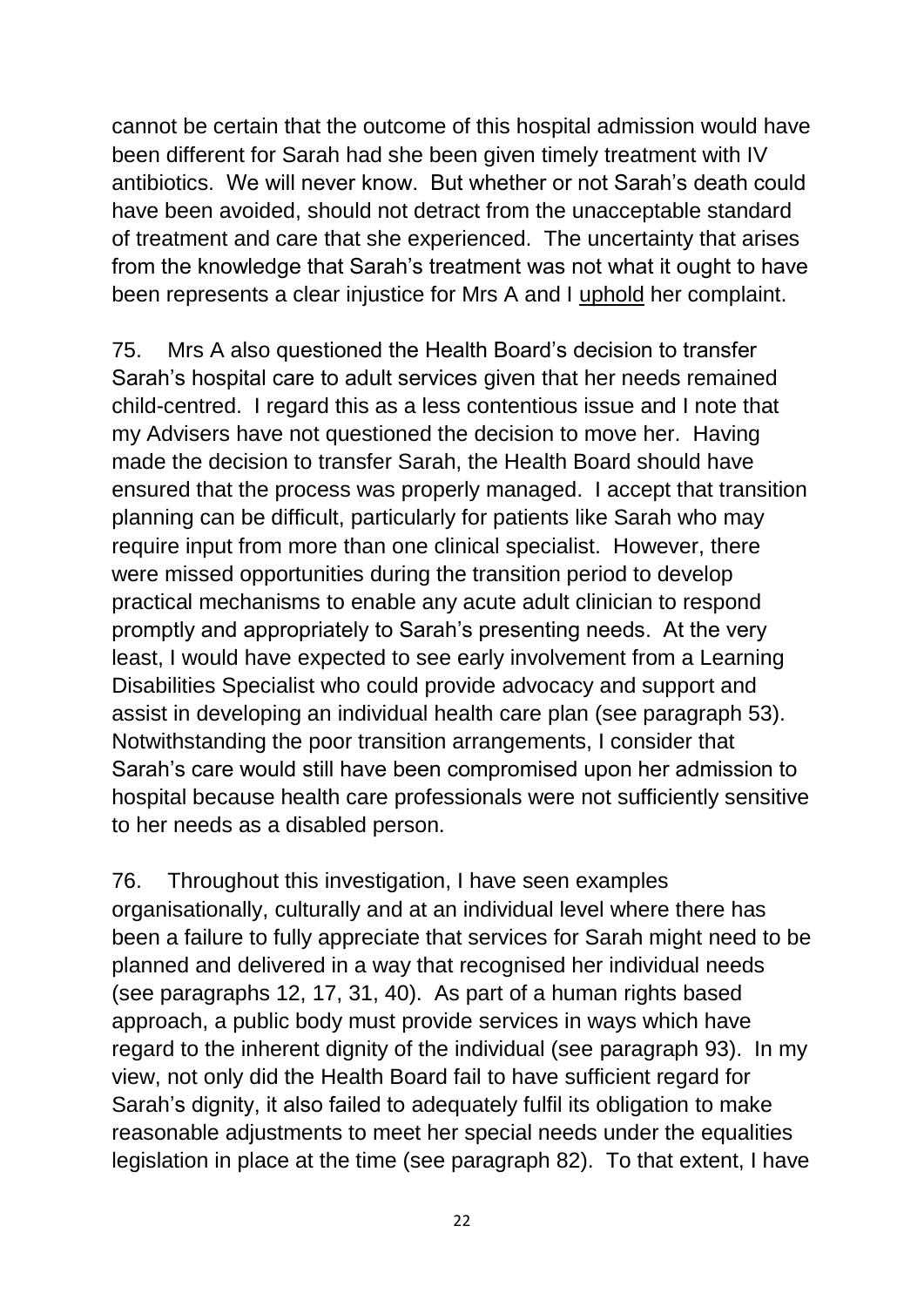to be critical of the way the Health Board managed the process of her transition and this extends to the lack of engagement at a senior level (see paragraph 12).

77. It also seems to me that the only reason the Health Board has continued to consider this issue at all is in response to Mrs A's ongoing dissatisfaction. Because of the Health Board's somewhat ineffectual response, it is understandable that Mrs A feels that the Health Board has been paying lip service to her concerns. She should not have had to advocate so hard for Sarah and others like her, in order for the Health Board to respond meaningfully to the need for adequate transition arrangements for disabled young people. Therefore, I uphold this aspect of Mrs A's complaint.

78. I note that the Health Board's Draft Policy, which incorporates broad aims on transition, appears to have languished for months and there is no clear timetable for if, or when, it will be implemented. I recognise that this is a complex issue that cuts across clinical specialties and involves multi-agency working and engagement with primary health care services. However, transitions also need to be considered within the broader framework of the Health Board's equality duty. For this to succeed, strong leadership and support will be required at Board level. Until the Health Board rises to the greater challenge of meeting and mainstreaming the needs of disabled patients, I remain concerned that there might be others, like Sarah, whose quality of acute inpatient care is compromised.

79. Finally, I would like to comment on Mrs A's role. The lack of effective transition planning meant that Mrs A was the only person able to provide Sarah with continuity of care after her transfer from children's services. She had been Sarah's main carer and advocate for twenty years and was best placed to give voice to her needs. Yet, Mrs A has repeatedly complained that clinical and nursing staff did not give due consideration to what she had to say. I recently reported on the care of another patient with a learning disability<sup>16</sup> where the family and carer had raised concerns about treatment in hospital that were not recorded or

**<sup>.</sup>** <sup>16</sup> Public Services Ombudsman for Wales (September 2011), *The investigation of a complaint by Mrs A and Mr B against Abertawe Bro Morgannwg University Health Board: 201001670*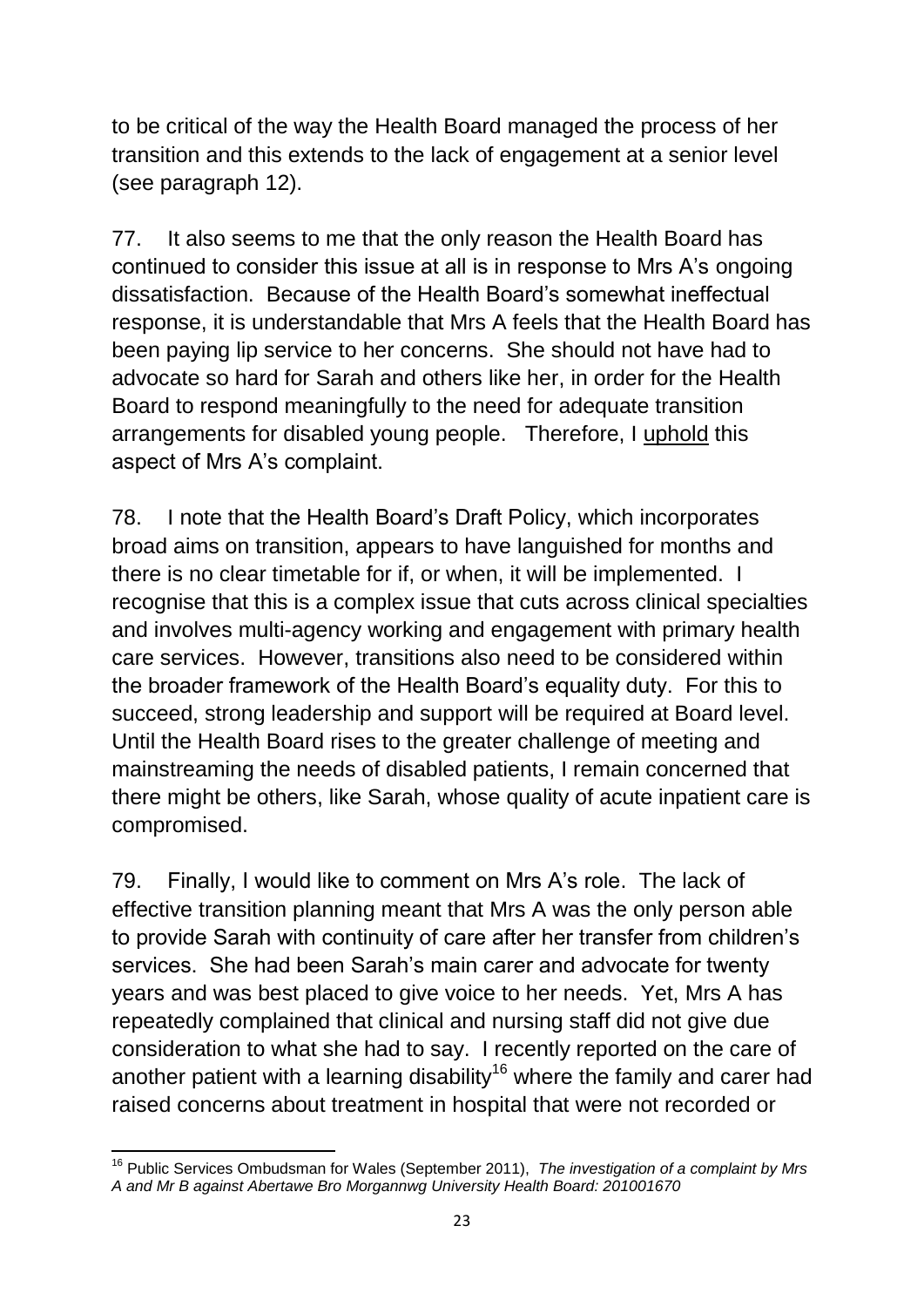acted upon. The consequences for this patient and his family were also devastating. It is a troubling and emerging theme of complaints to my Office that carers are reporting that they are marginalised within the health care setting. Their experiences are echoed in the findings of other reports (see paragraphs 90 and 92). The Health Board needs to consider how it can bring the voices of carers and disabled young patients more effectively into the process of planning and delivering services.

## **Recommendations**

80. I recommend that within one month of the date of this report, the Health Board should:

- Provide Mrs A with an apology letter from the Chief Executive for the failings that have been identified in this report.
- Pay to Mrs A the sum of £2,000 in acknowledgement of the poor handling of her complaint, the failings in her daughter's care and the uncertainty over the sad outcome.
- Present my investigation report to the next full meeting of the Board along with a comprehensive action plan based upon the findings and recommendations therein.

Within four months of the date of this report, the Health Board should:

- $\bullet$  Investigate the delay in administering the antibiotic medication through the clinical governance framework and put in place systems to prevent a recurrence.
- Produce and keep up to date a register of young people with disabilities and complex health needs receiving support in the community between the ages of 12 years and 18 years and share this information with adult service providers in order to assist with service planning and delivery.
- Ensure that each young person on the register who has reached the age of 14 has in place a comprehensive health transition plan, including plans for hospital care, which is reviewed annually.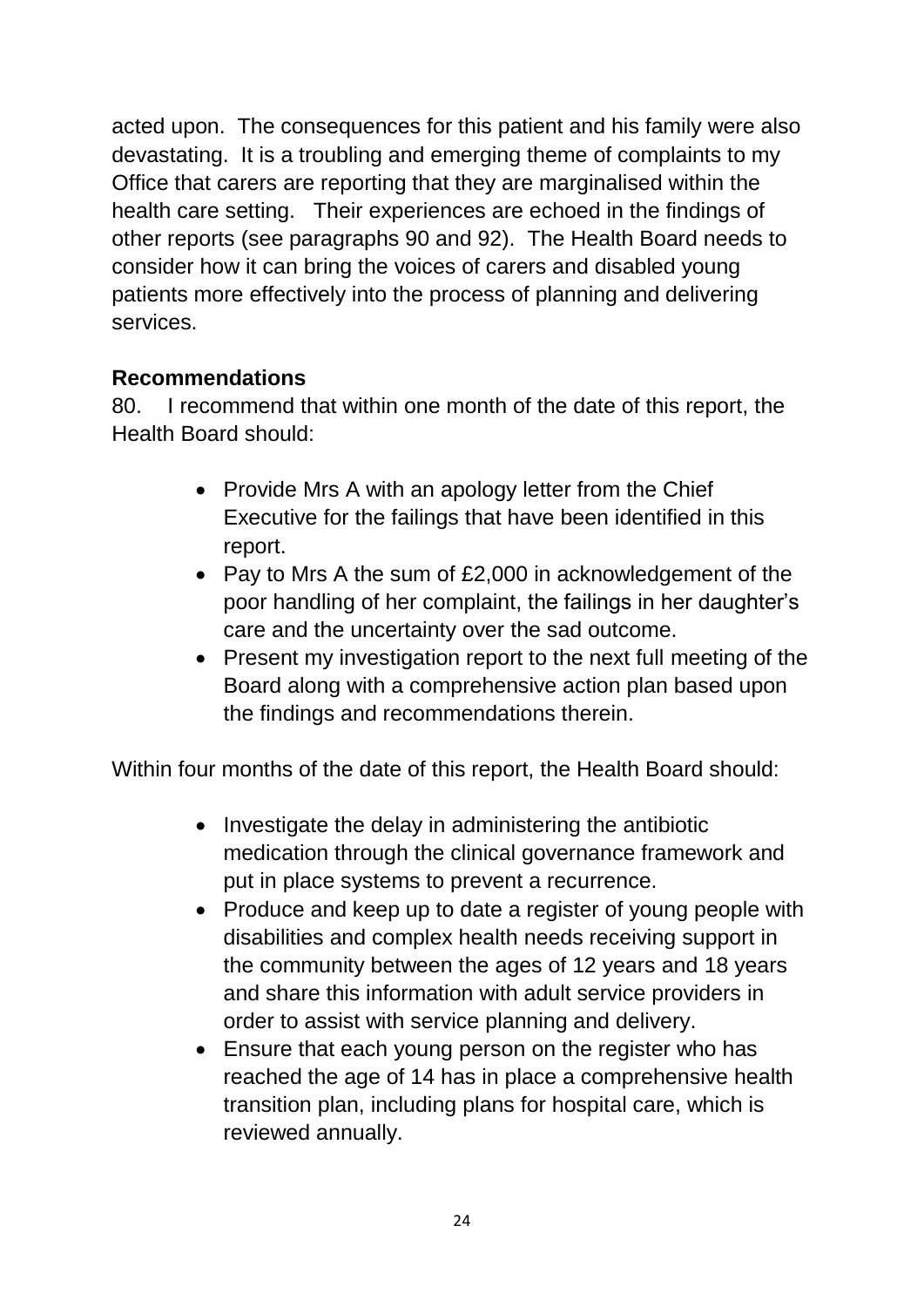- Draw up a comprehensive programme of learning disability awareness training for relevant nursing and clinical staff which must include appropriate recognition of the role of family, carers and advocates in providing information to staff and in helping to make decisions about care.
- Consider ways of working in collaboration with the Learning Disabilities Team to support best practice in patient care and transition planning, including the use of hospital passports, for patients with learning disabilities.
- Ensure that a focused, minuted discussion of the full Board takes place concerning how its hospitals can best guarantee and evidence that it meets the provisions of the Equality Act for patients with learning disabilities.

Within nine months of the date of this report, the Health Board should:

• Put in place an operational transitions policy and procedure for young people with disabilities and complex health care needs moving from children's to adult hospital services (having regard to the advice at paragraph 51).

81. I am pleased to note that in commenting on the draft of this report the Health Board has agreed to implement these recommendations.

Peter Tyndall

Ombudsman 16 March 2012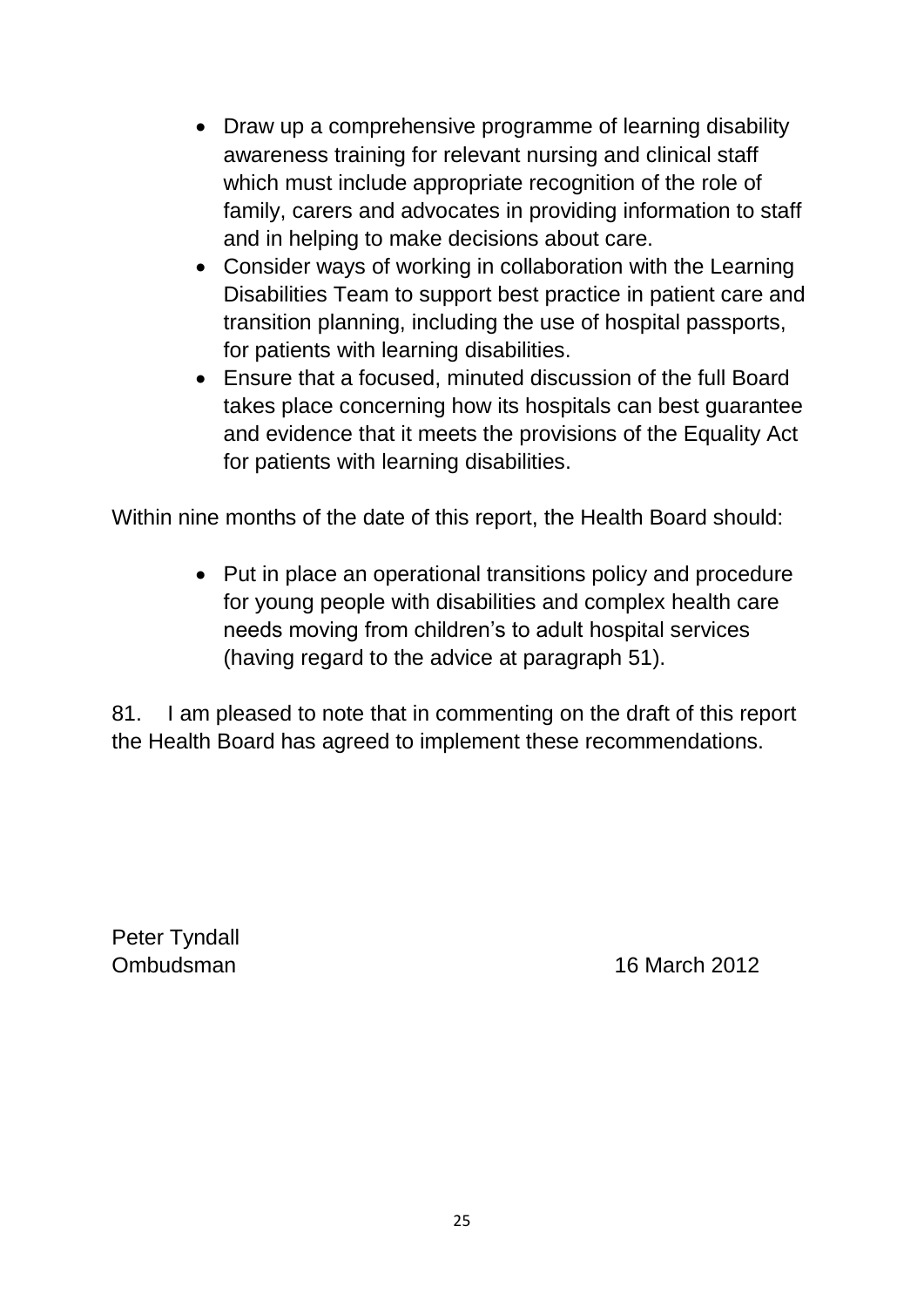## Appendix 1

# **Relevant legislation, guidance, policy and research**

## **Equality Law**

82. The Disability Discrimination Act 1995 made it unlawful for service providers to treat disabled people less favourably than others for reasons relating to their disability. Section 21 made it unlawful in certain circumstances for service providers to fail to make "reasonable adjustments" to cater for the needs of disabled people.

83. The Disability Discrimination Act 1995 was repealed by the Equality Act with effect from 1 October 2010. It has streamlined and enhanced discrimination legislation generally. The Equality Act 2010 includes similar provisions to the Disability Discrimination Act 1995.

## **The Welsh Government Guidance**

84. The framework for planning and delivering health care for patients up to the age of 18 is contained in two key documents published by the Welsh Government.

85. The National Service Framework for Children, Young Adults and Maternity Services ("the Children's NSF") $<sup>17</sup>$  sets national standards,</sup> aimed at improving the quality of care and reducing unacceptable variations in health and social services. The standard on transition for young people is supported by a range of key actions, including the need for every lead health professional to make adequate arrangements for the transfer of young people to adult services, preferably via specific transition clinics involving staff from both paediatric and adult services. Although the expectation of the health service is set by the standards, and the key actions set clear objectives, the practical implementation is largely left to local discretion.

86. The All Wales Universal Standards for Children and Young People's Specialised Health Care Services<sup>18</sup> ("the Universal Standards")

 $\overline{\phantom{a}}$ <sup>17</sup> Welsh Assembly Government (2005), *National Service Framework for Children, Young People and Maternity Services in Wales*

<sup>18</sup> Welsh Assembly Government (2008), *All Wales Universal Standards for Children and Young People's Specialised Health Care Services*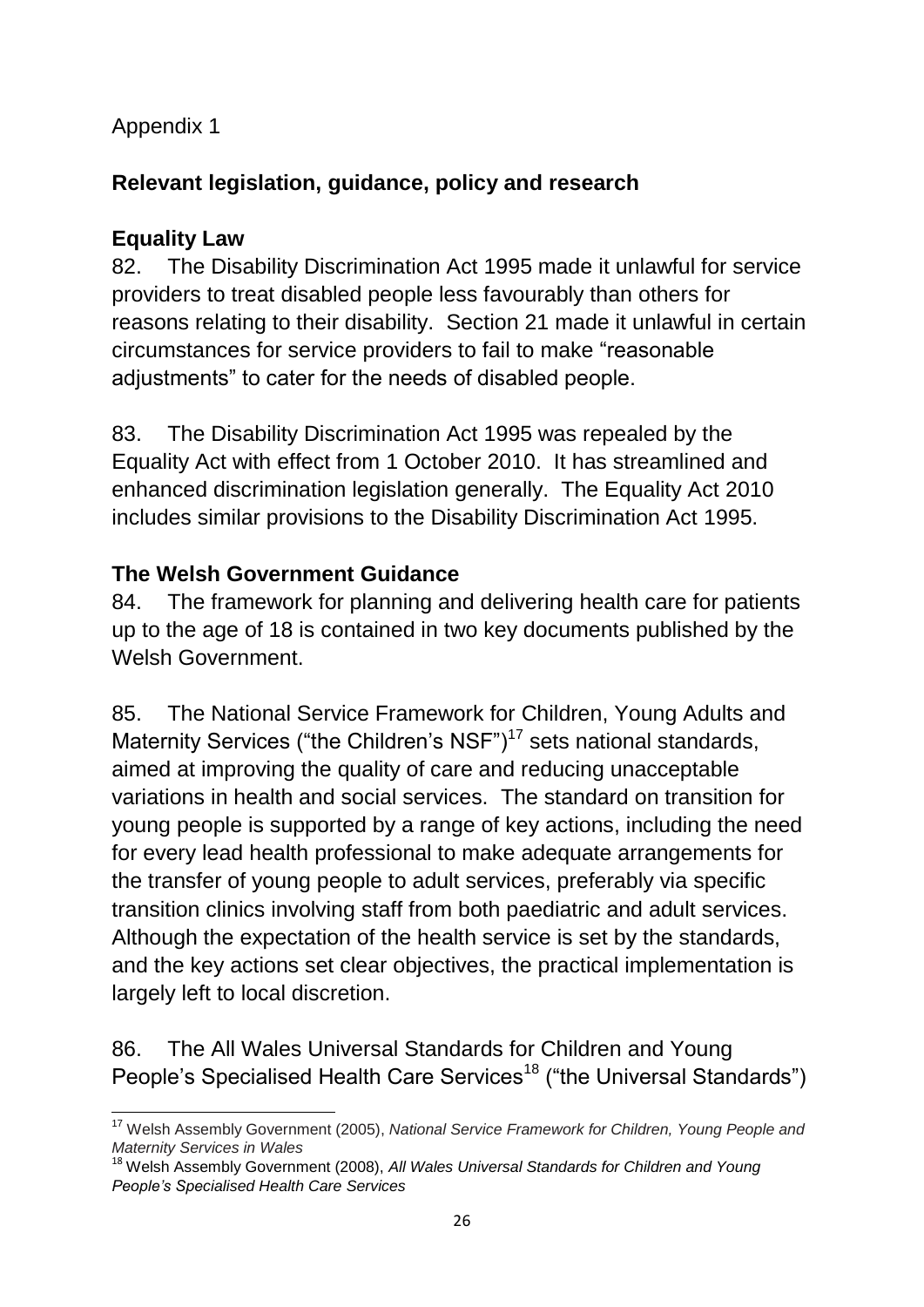provide the basis for responsible organisations to plan and deliver coordinated networks of specialised health care services. The Universal Standards apply to all children and young people in Wales with particular health care needs. The Universal Standards state that there must be a degree of flexibility around the age of transition to ensure that young people are treated in the most appropriate setting depending on their mental, emotional and physical development. Standard 3, Care of the Child and Family/Patient Experience, requires each responsible organisation to put in place transition pathways "to allow for seamless transition to adult services." There is no set of standards that focuses specifically on delivering care to young people when they are in hospital.

87. The Welsh Government's guidance on handling complaints in the NHS<sup>19</sup> ("the WG Guidance"), advocates that Complaints Managers should consider a range of options to facilitate a local resolution of a complaint. Where a meeting is considered to be appropriate, adequate time should still be allowed for the complaint to be thoroughly and fairly investigated. If the complaint involves clinical matters or named members of staff, the Complaints Manager must involve the doctors or staff members concerned in the process. A full investigation of the issues raised should be completed within four week and where this is not possible, the complainant should be informed of the reason why and when they can expect to received a reply. A complaint facilitated by local resolution will only be concluded once the complainant has indicated that they are happy with the proposed actions. The Chief Executive must respond in writing to all written complaints and the reply should aim to assure the complainant that their concerns have been thoroughly investigated point by point.

#### **The Department of Health Guidance**

**.** 

88. The Department of Health has published standards that apply to all children being treated in NHS hospitals in England<sup>20</sup> ("the Children's Hospital Standards"). The Children's Hospital Standards state that every paediatric general and specialty clinic should have a policy on transition to adult services covering the following: a policy on the timing

<sup>19</sup> Welsh Assembly Government (April 2003), *Complaints in the NHS: A Guide to handling complaints in Wales*

<sup>20</sup> Department of Health (April 2003), *Getting the right start: National Service Framework for Children - Standard for Hospital Services*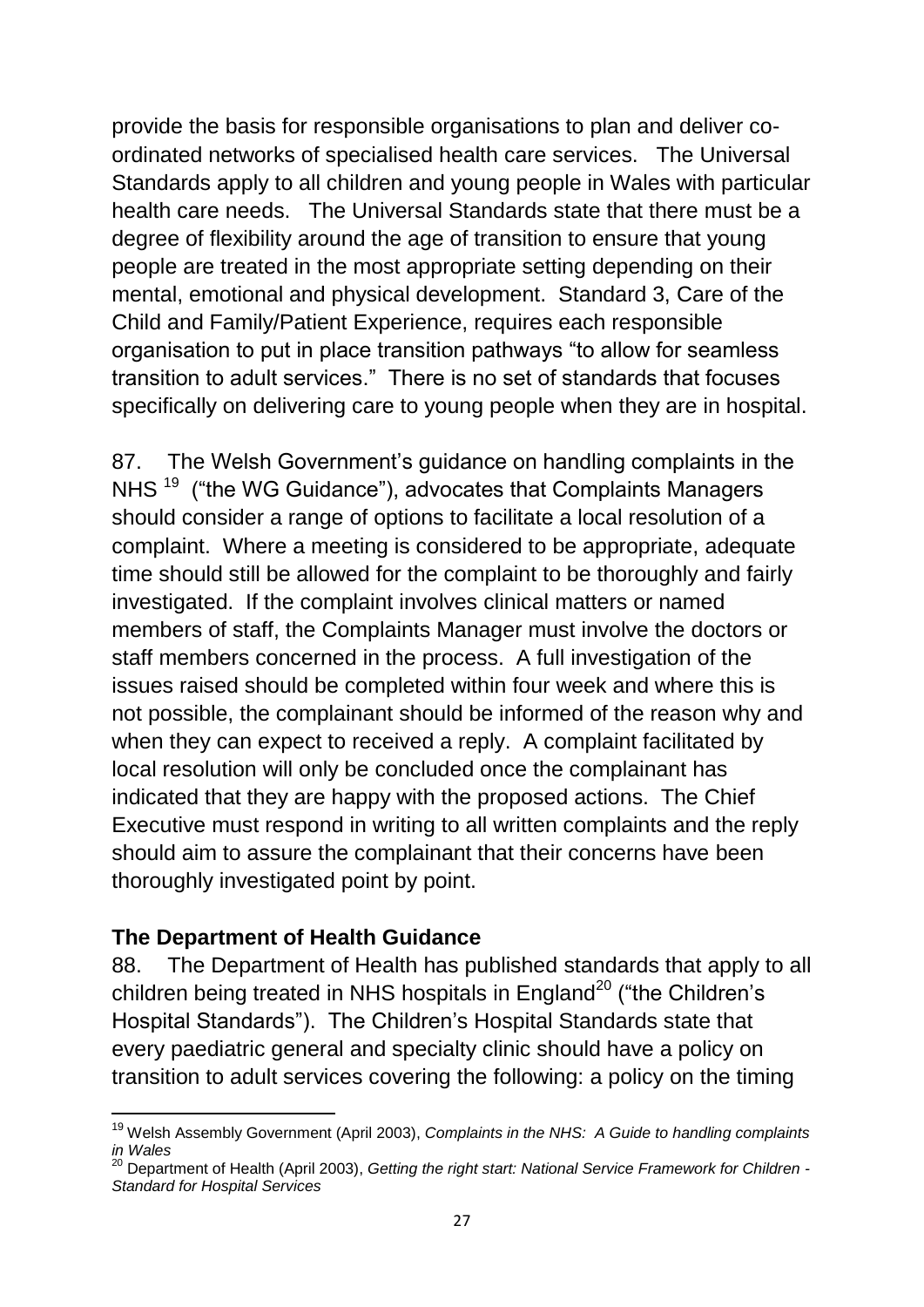of transfer; a preparation period and education programme; a coordinated transfer process; an interested and capable adult clinical service; administrative support and involvement from primary health care and social care.

## **The Health Board's Draft Policy**

89. The Health Board's draft policy for Children and Young People being cared for in Adult Environments ("the Draft Policy"), states the following at part 14:

"Children and Young People with special/continuing care needs up to the age of 18 years will be directly admitted to the children's wards until a handover of care has taken place.

The Consultant Paediatrician will develop a care plan to be held by the child/family to assist adult services and to fast track access to services at the time of acute admission.

The transition of care from children's to adult services should be supported by the local General Practitioner who will then seek additional help, when needed, from the adult physician. Transition planning should begin as early as possible, and certainly well before the child reaches 18 years.

Paediatricians should ensure full involvement if the General Practitioner in the care of children with complex needs as a key coordinator."

## **Other reports and research**

90. Mencap, a campaigning charity for people with learning disabilities, refer in their report, 'Death by Indifference', <sup>21</sup> to institutional discrimination that people with learning disabilities experience. Mencap believes that people with learning disabilities are treated unfairly in all parts of the health care service. The report states that institutional discrimination:

**<sup>.</sup>** <sup>21</sup> MENCAP (March 2007), *Death by Indifference*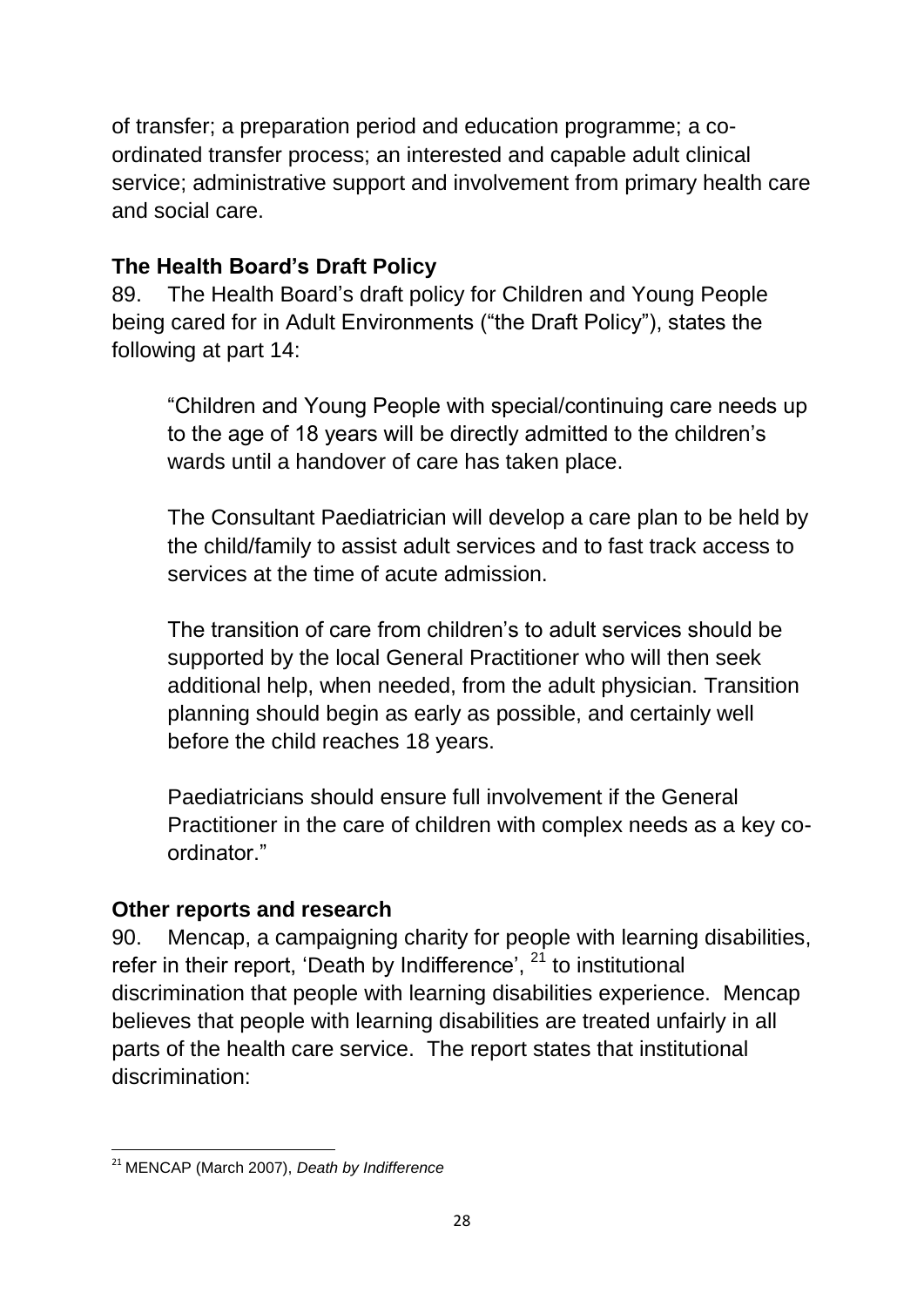"…happens when the people working in a place or organisation

- do not value all people equally
- do not understand that different people have different needs
- do not change the way they deliver a service so that it meets different needs…

People who work in the health service often do not understand the needs of people with a learning disability. This means that their needs are not met."

91. In reflecting the experience of people with learning disabilities, the Mencap report highlighted that health care professionals do not listen when their families and carers try to say what is wrong. They commented that:

"People who care for people with a learning disability know them really well. They notice if the person they care for is acting differently and can see if they are upset or in pain. This is really important if the person with a learning disability cannot talk to the doctor or nurse looking after them."

92. In 2009, the Health Service Ombudsman and Local Government Ombudsman in England issued a report called 'Six Lives: the Provision of Public Services for People with Learning Disabilities'. The report used the experiences of six people to illustrate general problems that were apparent regarding the provision of public services to people with learning disabilities. It referred to the:

"devastating impact of organisational behaviour which does not adapt to individual needs, or even consistently follow procedures designed to maintain a basic quality of service for everyone. They identify a lack of leadership and a failure to understand the law in relation to disability discrimination and human rights. This led to situations in which people with learning disabilities were treated less favourably than others, resulting in prolonged suffering and inappropriate care."